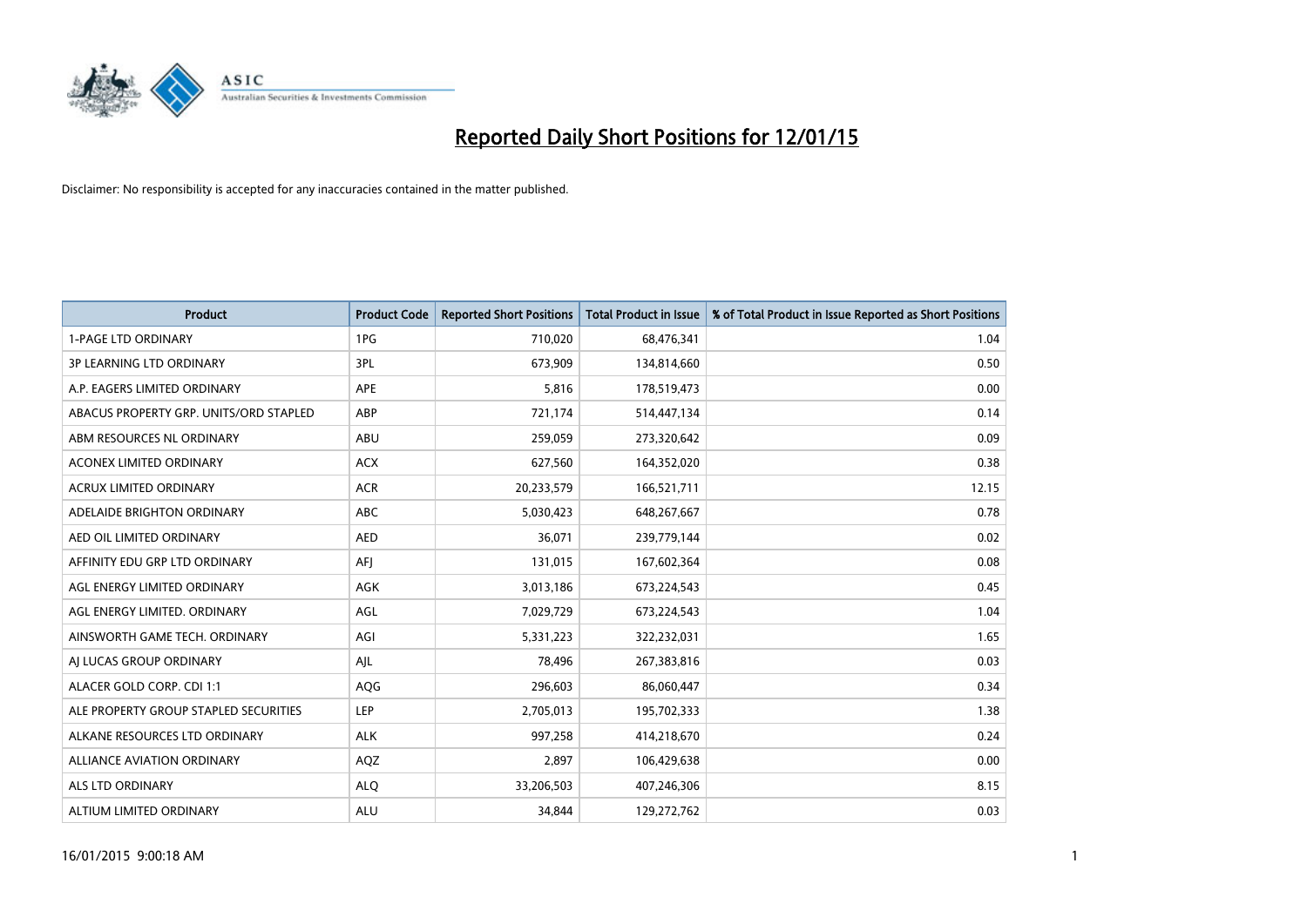

| <b>Product</b>                          | <b>Product Code</b> | <b>Reported Short Positions</b> | <b>Total Product in Issue</b> | % of Total Product in Issue Reported as Short Positions |
|-----------------------------------------|---------------------|---------------------------------|-------------------------------|---------------------------------------------------------|
| ALUMINA LIMITED ORDINARY                | <b>AWC</b>          | 14,560,411                      | 2,806,225,615                 | 0.52                                                    |
| AMALGAMATED HOLDINGS ORDINARY           | AHD                 | 287                             | 157,917,136                   | 0.00                                                    |
| AMCOM TELECOMM. ORDINARY                | <b>AMM</b>          | 3,248,027                       | 266,399,148                   | 1.22                                                    |
| AMCOR LIMITED ORDINARY                  | AMC                 | 11,147,779                      | 1,206,684,923                 | 0.92                                                    |
| AMP CAPITAL CHINA ORDINARY UNITS        | AGF                 | 12,137                          | 374,593,484                   | 0.00                                                    |
| AMP LIMITED ORDINARY                    | AMP                 | 11,295,088                      | 2,957,737,964                 | 0.38                                                    |
| ANSELL LIMITED ORDINARY                 | <b>ANN</b>          | 4,950,715                       | 153,139,924                   | 3.23                                                    |
| ANTARES ENERGY LTD ORDINARY             | AZZ                 | 443,317                         | 242,000,000                   | 0.18                                                    |
| ANZ BANKING GRP LTD ORDINARY            | ANZ                 | 17,743,049                      | 2,756,650,267                 | 0.64                                                    |
| APA GROUP STAPLED SECURITIES            | <b>APA</b>          | 14,643,890                      | 980,917,175                   | 1.49                                                    |
| APN NEWS & MEDIA ORDINARY               | <b>APN</b>          | 3,435,567                       | 1,029,041,356                 | 0.33                                                    |
| APN OUTDOOR GRP ORDINARY                | <b>APO</b>          | 6,686                           | 166,614,509                   | 0.00                                                    |
| AQUARIUS PLATINUM. ORDINARY             | <b>AOP</b>          | 2,846,364                       | 1,501,979,560                 | 0.19                                                    |
| ARAFURA RESOURCE LTD ORDINARY           | ARU                 | 2,000                           | 441,270,644                   | 0.00                                                    |
| ARB CORPORATION ORDINARY                | ARP                 | 746,489                         | 79,156,214                    | 0.94                                                    |
| ARDENT LEISURE GROUP STAPLED SECURITIES | AAD                 | 5,692,220                       | 438,666,245                   | 1.30                                                    |
| ARENA REIT. STAPLED                     | <b>ARF</b>          | 90,983                          | 211,605,103                   | 0.04                                                    |
| ARISTOCRAT LEISURE ORDINARY             | <b>ALL</b>          | 645,728                         | 631,322,253                   | 0.10                                                    |
| ARRIUM LTD ORDINARY                     | ARI                 | 104,800,892                     | 2,937,293,755                 | 3.57                                                    |
| ASALEO CARE LIMITED ORDINARY            | AHY                 | 6,853,320                       | 603,469,434                   | 1.14                                                    |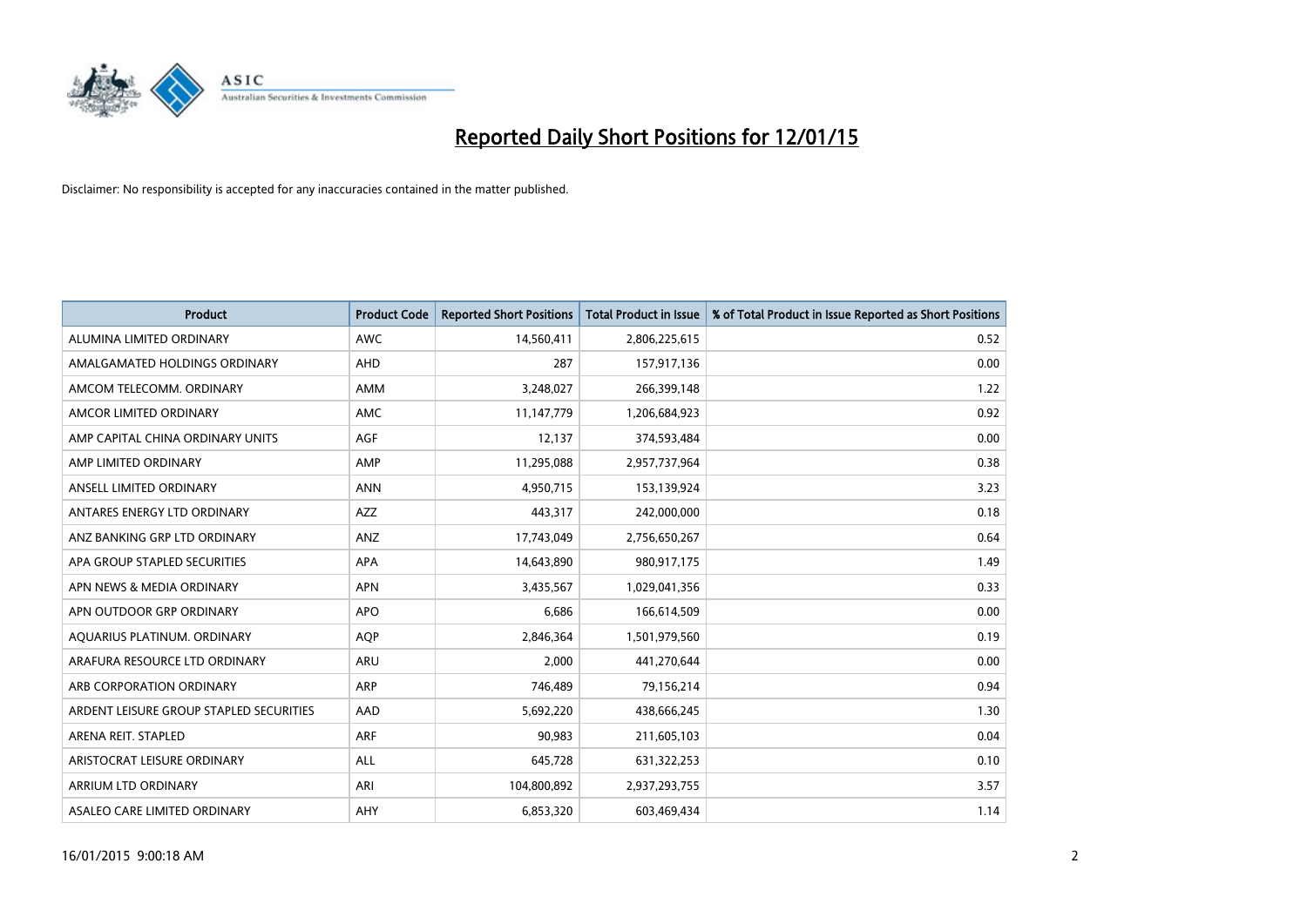

| <b>Product</b>                            | <b>Product Code</b> | <b>Reported Short Positions</b> | <b>Total Product in Issue</b> | % of Total Product in Issue Reported as Short Positions |
|-------------------------------------------|---------------------|---------------------------------|-------------------------------|---------------------------------------------------------|
| ASCIANO LIMITED ORDINARY                  | <b>AIO</b>          | 4,330,799                       | 975,385,664                   | 0.44                                                    |
| ASG GROUP LIMITED ORDINARY                | ASZ                 | 18,993                          | 206,720,839                   | 0.01                                                    |
| ASHLEY SERVICES GRP ORDINARY              | <b>ASH</b>          | 222,411                         | 150,000,000                   | 0.15                                                    |
| ASPEN GROUP ORD/UNITS STAPLED             | APZ                 | 94,902                          | 113,183,450                   | 0.08                                                    |
| ASPIRE MINING LTD ORDINARY                | <b>AKM</b>          | 1,000,001                       | 703,463,306                   | 0.14                                                    |
| ASTRO JAP PROP GROUP STAPLED US PROHIBIT. | AJA                 | 105,102                         | 67,183,619                    | 0.16                                                    |
| ASX LIMITED ORDINARY                      | ASX                 | 6,392,314                       | 193,595,162                   | 3.30                                                    |
| ATLAS IRON LIMITED ORDINARY               | <b>AGO</b>          | 94,440,032                      | 919,475,619                   | 10.27                                                   |
| ATRUM COAL NL ORDINARY                    | <b>ATU</b>          | 70.747                          | 170,142,959                   | 0.04                                                    |
| AUCKLAND INTERNATION ORDINARY             | <b>AIA</b>          | 80,678                          | 1,190,484,097                 | 0.01                                                    |
| AURIZON HOLDINGS LTD ORDINARY             | AZJ                 | 2,926,846                       | 2,124,116,483                 | 0.14                                                    |
| AUSDRILL LIMITED ORDINARY                 | ASL                 | 22,427,006                      | 312,277,224                   | 7.18                                                    |
| AUSENCO LIMITED ORDINARY                  | AAX                 | 462,231                         | 168,449,799                   | 0.27                                                    |
| AUSNET SERVICES STAPLED SECURITIES        | AST                 | 37,026,955                      | 3,466,913,009                 | 1.07                                                    |
| AUST INDUSTRIAL REIT UNIT                 | ANI                 | 63,135                          | 96,288,031                    | 0.07                                                    |
| AUSTAL LIMITED ORDINARY                   | ASB                 | 56,564                          | 346,772,567                   | 0.02                                                    |
| AUSTBROKERS HOLDINGS ORDINARY             | <b>AUB</b>          | 73,047                          | 61,740,597                    | 0.12                                                    |
| AUSTEX OIL LIMITED ORDINARY               | <b>AOK</b>          | 62,000                          | 558,571,402                   | 0.01                                                    |
| AUSTIN ENGINEERING ORDINARY               | ANG                 | 382,376                         | 84,274,004                    | 0.45                                                    |
| AUSTIN EXPLORATION ORDINARY               | <b>AKK</b>          | 2,314,049                       | 327,862,790                   | 0.71                                                    |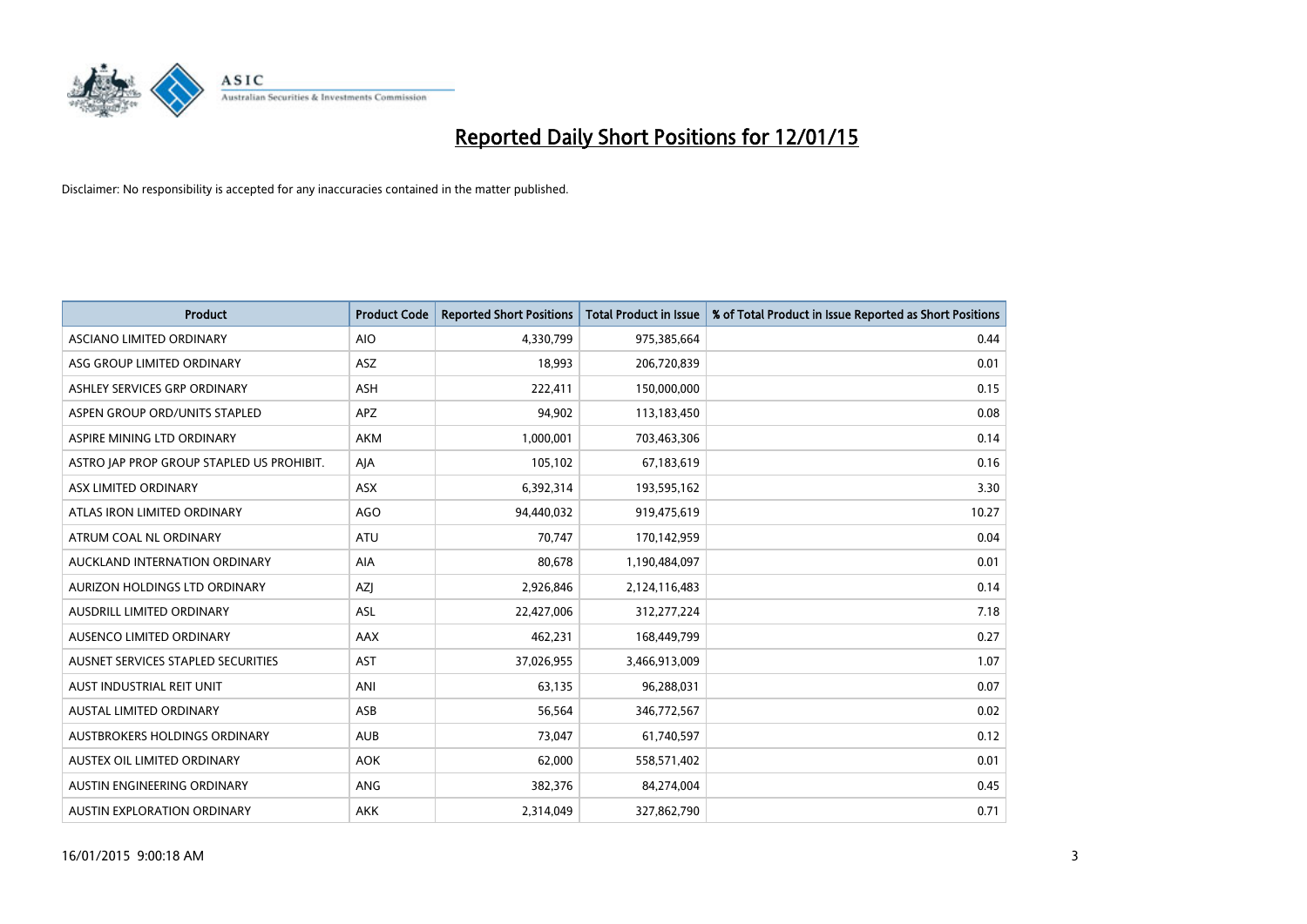

| <b>Product</b>                    | <b>Product Code</b> | <b>Reported Short Positions</b> | <b>Total Product in Issue</b> | % of Total Product in Issue Reported as Short Positions |
|-----------------------------------|---------------------|---------------------------------|-------------------------------|---------------------------------------------------------|
| AUSTRALIAN AGRICULT, ORDINARY     | AAC                 | 6,296,208                       | 532,474,721                   | 1.18                                                    |
| AUSTRALIAN PHARM. ORDINARY        | API                 | 8,311,153                       | 488,115,883                   | 1.70                                                    |
| AUTOMOTIVE HOLDINGS ORDINARY      | AHE                 | 3,063,932                       | 306,437,941                   | 1.00                                                    |
| AVANCO RESOURCES LTD ORDINARY     | AVB                 | 3,263,736                       | 1,661,675,855                 | 0.20                                                    |
| AVEO GROUP STAPLED SECURITIES     | <b>AOG</b>          | 3,260,369                       | 499,484,314                   | 0.65                                                    |
| AWE LIMITED ORDINARY              | AWE                 | 15,052,881                      | 525,861,050                   | 2.86                                                    |
| AZONTO PET LTD ORDINARY           | APY                 | 1                               | 1,159,375,100                 | 0.00                                                    |
| AZUMAH RESOURCES ORDINARY         | <b>AZM</b>          | 1                               | 389,316,919                   | 0.00                                                    |
| <b>BANDANNA ENERGY ORDINARY</b>   | <b>BND</b>          | 17,540,654                      | 528,481,199                   | 3.32                                                    |
| BANK OF QUEENSLAND. ORDINARY      | <b>BOQ</b>          | 2,216,870                       | 366,982,047                   | 0.60                                                    |
| BANNERMAN RESOURCES ORDINARY      | <b>BMN</b>          | 8,035                           | 335,261,507                   | 0.00                                                    |
| <b>BASE RES LIMITED ORDINARY</b>  | <b>BSE</b>          | 5,504,554                       | 563,902,771                   | 0.98                                                    |
| <b>BATHURST RES LTD. ORDINARY</b> | <b>BRL</b>          | 207,998                         | 947,828,434                   | 0.02                                                    |
| <b>BC IRON LIMITED ORDINARY</b>   | <b>BCI</b>          | 14,589,240                      | 196,196,992                   | 7.44                                                    |
| BEACH ENERGY LIMITED ORDINARY     | <b>BPT</b>          | 24,651,975                      | 1,297,496,886                 | 1.90                                                    |
| BEADELL RESOURCE LTD ORDINARY     | <b>BDR</b>          | 40,416,786                      | 798,657,280                   | 5.06                                                    |
| BEGA CHEESE LTD ORDINARY          | <b>BGA</b>          | 2,923,399                       | 152,602,945                   | 1.92                                                    |
| BENDIGO AND ADELAIDE ORDINARY     | <b>BEN</b>          | 18,607,423                      | 450,934,198                   | 4.13                                                    |
| BERKELEY RESOURCES ORDINARY       | <b>BKY</b>          | 77,000                          | 180,361,323                   | 0.04                                                    |
| BETASHARESCASHETF ETF UNITS       | AAA                 | 6,634                           | 13,683,443                    | 0.05                                                    |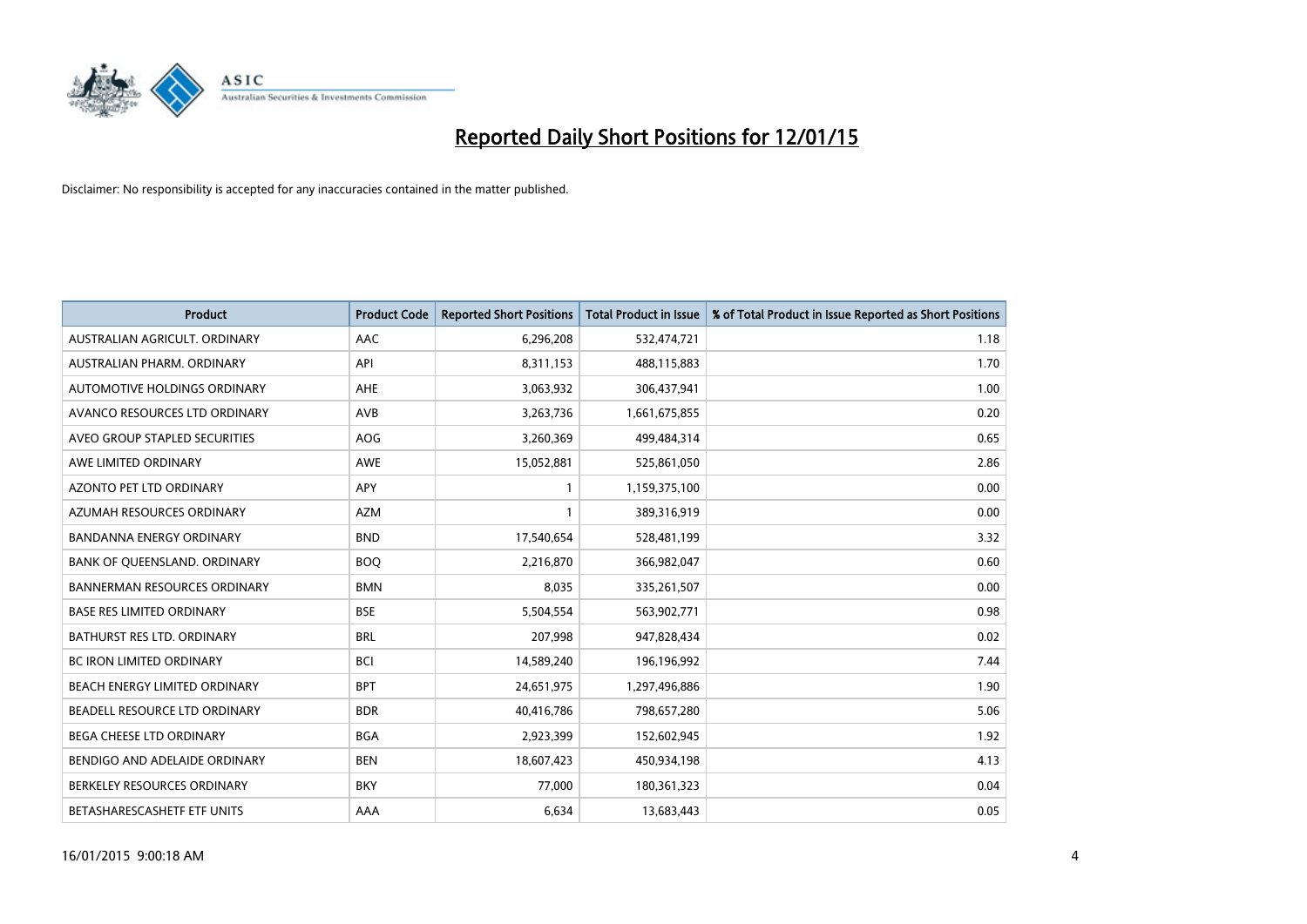

| <b>Product</b>                       | <b>Product Code</b> | <b>Reported Short Positions</b> | Total Product in Issue | % of Total Product in Issue Reported as Short Positions |
|--------------------------------------|---------------------|---------------------------------|------------------------|---------------------------------------------------------|
| <b>BHP BILLITON LIMITED ORDINARY</b> | <b>BHP</b>          | 11,498,784                      | 3,211,691,105          | 0.36                                                    |
| <b>BIGAIR GROUP LIMITED ORDINARY</b> | <b>BGL</b>          | 40.756                          | 174,432,340            | 0.02                                                    |
| <b>BILLABONG ORDINARY</b>            | <b>BBG</b>          | 8,114,573                       | 990,370,034            | 0.82                                                    |
| <b>BLACKHAM RESOURCES ORDINARY</b>   | <b>BLK</b>          | 606,130                         | 143,614,941            | 0.42                                                    |
| <b>BLACKMORES LIMITED ORDINARY</b>   | <b>BKL</b>          | 8,215                           | 17,224,199             | 0.05                                                    |
| <b>BLUESCOPE STEEL LTD ORDINARY</b>  | <b>BSL</b>          | 8,918,370                       | 559,227,871            | 1.59                                                    |
| <b>BOART LONGYEAR ORDINARY</b>       | <b>BLY</b>          | 21,868,082                      | 637,490,726            | 3.43                                                    |
| BOART LONGYEAR RTS 12JAN15 FORUS     | <b>BLYR</b>         | 979,800                         | 624,613,413            | 0.16                                                    |
| <b>BORA BORA RESOURCES ORDINARY</b>  | <b>BBR</b>          | 243,530                         | 35,970,000             | 0.68                                                    |
| <b>BORAL LIMITED, ORDINARY</b>       | <b>BLD</b>          | 13,191,171                      | 782,736,249            | 1.69                                                    |
| <b>BRADKEN LIMITED ORDINARY</b>      | <b>BKN</b>          | 1,925,006                       | 171,027,249            | 1.13                                                    |
| <b>BRAMBLES LIMITED ORDINARY</b>     | <b>BXB</b>          | 5,578,827                       | 1,566,221,192          | 0.36                                                    |
| BREVILLE GROUP LTD ORDINARY          | <b>BRG</b>          | 4,578,922                       | 130,095,322            | 3.52                                                    |
| <b>BRICKWORKS LIMITED ORDINARY</b>   | <b>BKW</b>          | 54.610                          | 148,403,478            | 0.04                                                    |
| BT INVESTMENT MNGMNT ORDINARY        | <b>BTT</b>          | $\mathbf{1}$                    | 292,408,424            | 0.00                                                    |
| <b>BURSON GROUP LTD ORDINARY</b>     | <b>BAP</b>          | 1,733,763                       | 163,585,666            | 1.06                                                    |
| <b>BURU ENERGY ORDINARY</b>          | <b>BRU</b>          | 16,954,785                      | 339,997,078            | 4.99                                                    |
| <b>BWP TRUST ORDINARY UNITS</b>      | <b>BWP</b>          | 15,887,401                      | 639,724,826            | 2.48                                                    |
| CABCHARGE AUSTRALIA ORDINARY         | CAB                 | 9,879,073                       | 120,430,683            | 8.20                                                    |
| <b>CADENCE CAPITAL ORDINARY</b>      | <b>CDM</b>          | 170,000                         | 199,910,008            | 0.09                                                    |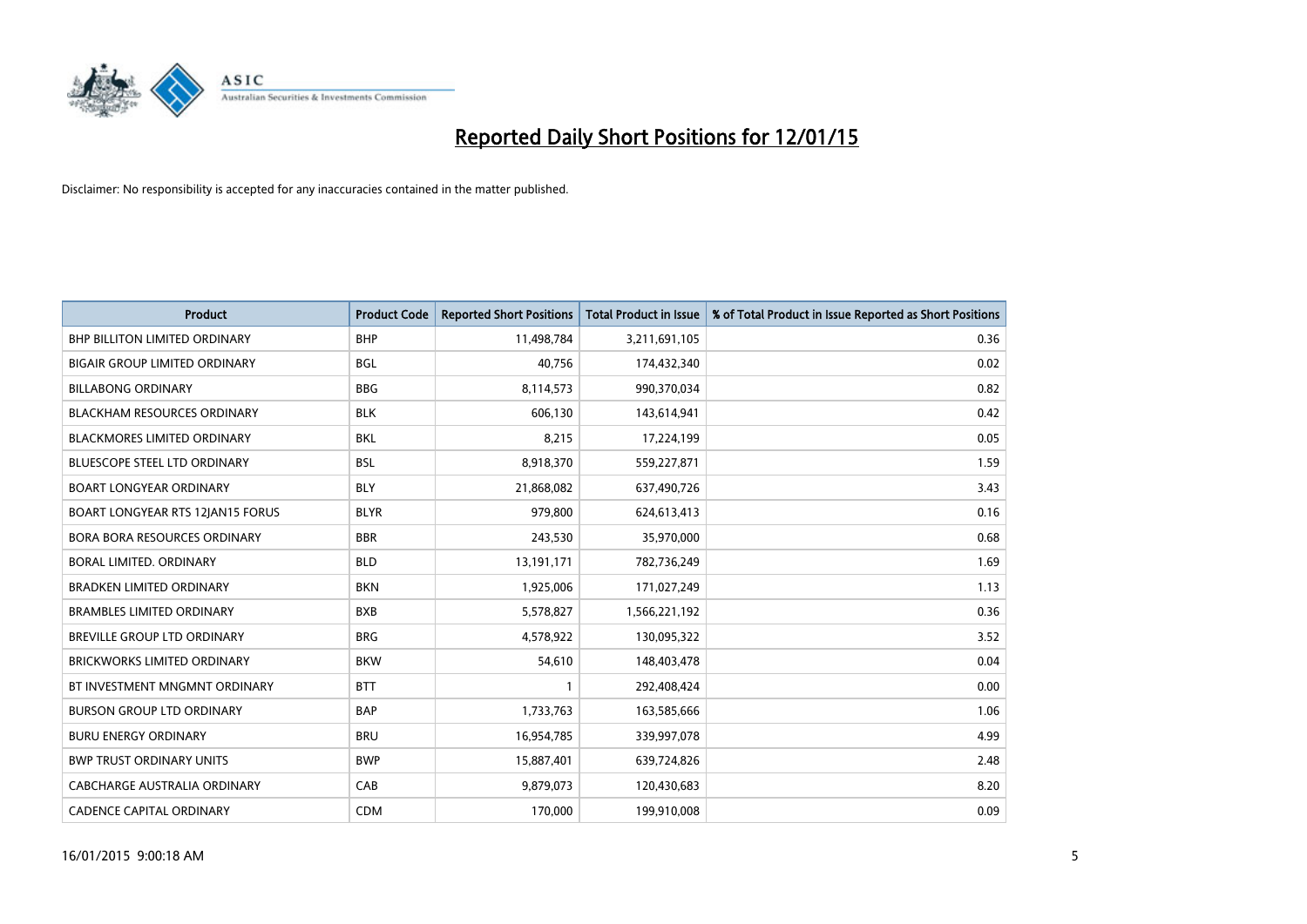

| <b>Product</b>                          | <b>Product Code</b> | <b>Reported Short Positions</b> | <b>Total Product in Issue</b> | % of Total Product in Issue Reported as Short Positions |
|-----------------------------------------|---------------------|---------------------------------|-------------------------------|---------------------------------------------------------|
| CALTEX AUSTRALIA ORDINARY               | <b>CTX</b>          | 1,055,543                       | 270,000,000                   | 0.39                                                    |
| CAPE LAMBERT RES LTD ORDINARY           | <b>CFE</b>          | 280,137                         | 626,686,586                   | 0.04                                                    |
| CAPITOL HEALTH ORDINARY                 | CAI                 | 616,828                         | 496,244,861                   | 0.12                                                    |
| <b>CARBINE RESOURCES ORDINARY</b>       | <b>CRB</b>          | 30,000                          | 140,017,394                   | 0.02                                                    |
| <b>CARDNO LIMITED ORDINARY</b>          | CDD                 | 15,534,266                      | 164,362,901                   | 9.45                                                    |
| <b>CARINDALE PROPERTY UNIT</b>          | <b>CDP</b>          | 8,823                           | 70,000,000                    | 0.01                                                    |
| CARNARVON PETROLEUM ORDINARY            | <b>CVN</b>          | 2,015,953                       | 988,295,069                   | 0.20                                                    |
| <b>CARNEGIE WAVE ENERGY ORDINARY</b>    | <b>CWE</b>          | 500                             | 1,742,824,771                 | 0.00                                                    |
| CARSALES.COM LTD ORDINARY               | <b>CRZ</b>          | 14,772,461                      | 239,001,759                   | 6.18                                                    |
| <b>CASH CONVERTERS ORDINARY</b>         | CCV                 | 6,090,747                       | 478,876,525                   | 1.27                                                    |
| CEDAR WOODS PROP. ORDINARY              | <b>CWP</b>          | 235,008                         | 78,336,371                    | 0.30                                                    |
| CENTRAL PETROLEUM ORDINARY              | <b>CTP</b>          | 5,737                           | 368,718,957                   | 0.00                                                    |
| CENTURIA METRO REIT STAPLED             | <b>CMA</b>          | 698,404                         | 71,500,158                    | 0.98                                                    |
| CFS RETAIL TRUST GRP STAPLED SECURITIES | <b>CFX</b>          | 5,297,039                       | 3,050,355,727                 | 0.17                                                    |
| <b>CHALLENGER LIMITED ORDINARY</b>      | <b>CGF</b>          | 1,534,702                       | 569,725,821                   | 0.27                                                    |
| CHANDLER MACLEOD LTD ORDINARY           | <b>CMG</b>          | 666,195                         | 547,985,086                   | 0.12                                                    |
| CHARTER HALL GROUP STAPLED US PROHIBIT. | <b>CHC</b>          | 425,885                         | 355,051,540                   | 0.12                                                    |
| <b>CHARTER HALL RETAIL UNITS</b>        | <b>CQR</b>          | 15,179,463                      | 372,893,153                   | 4.07                                                    |
| <b>CHORUS LIMITED ORDINARY</b>          | CNU                 | 54,902                          | 396,369,767                   | 0.01                                                    |
| CLEARVIEW WEALTH LTD ORDINARY           | <b>CVW</b>          | 10,001                          | 581,111,182                   | 0.00                                                    |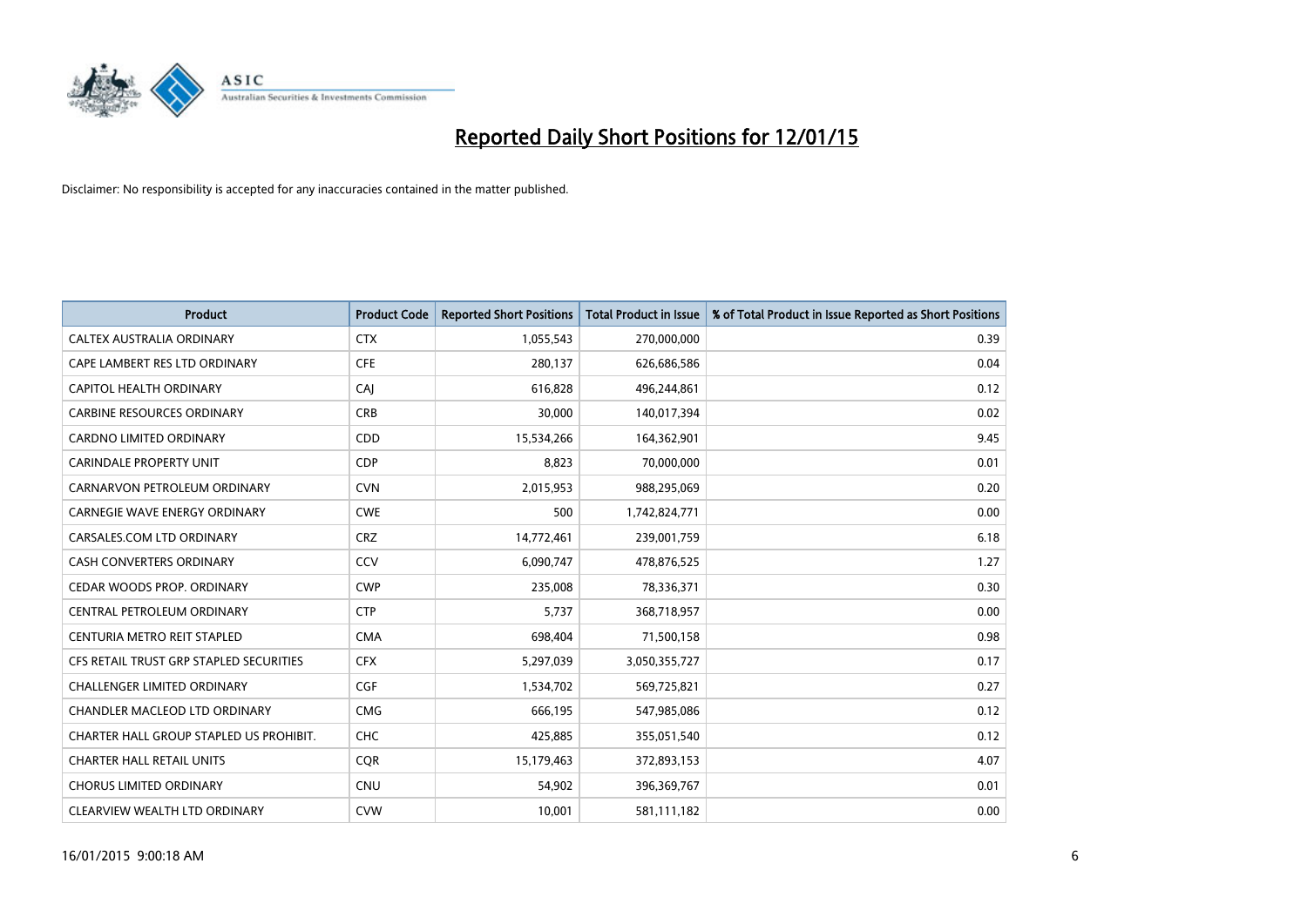

| <b>Product</b>                          | <b>Product Code</b> | <b>Reported Short Positions</b> | <b>Total Product in Issue</b> | % of Total Product in Issue Reported as Short Positions |
|-----------------------------------------|---------------------|---------------------------------|-------------------------------|---------------------------------------------------------|
| CLINUVEL PHARMACEUT, ORDINARY           | CUV                 | 35,066                          | 42,526,245                    | 0.08                                                    |
| COAL OF AFRICA LTD ORDINARY             | <b>CZA</b>          | 426                             | 1,599,368,613                 | 0.00                                                    |
| <b>COALSPUR MINES LTD ORDINARY</b>      | <b>CPL</b>          | 75,945                          | 641,544,455                   | 0.01                                                    |
| COCA-COLA AMATIL ORDINARY               | <b>CCL</b>          | 25,791,419                      | 763,590,249                   | 3.38                                                    |
| <b>COCHLEAR LIMITED ORDINARY</b>        | <b>COH</b>          | 5,722,247                       | 57,081,775                    | 10.02                                                   |
| <b>COCKATOO COAL ORDINARY</b>           | <b>COK</b>          | 167,987                         | 4,560,196,928                 | 0.00                                                    |
| <b>CODAN LIMITED ORDINARY</b>           | <b>CDA</b>          | 85,476                          | 176,969,924                   | 0.05                                                    |
| <b>COFFEY INTERNATIONAL ORDINARY</b>    | <b>COF</b>          | 6,077                           | 255,833,165                   | 0.00                                                    |
| <b>COKAL LTD ORDINARY</b>               | <b>CKA</b>          | 6,820                           | 471,487,926                   | 0.00                                                    |
| <b>COLLECTION HOUSE ORDINARY</b>        | <b>CLH</b>          | 2,691,528                       | 130,443,227                   | 2.06                                                    |
| <b>COLLINS FOODS LTD ORDINARY</b>       | <b>CKF</b>          | 8,574                           | 93,000,003                    | 0.01                                                    |
| COMMONWEALTH BANK, ORDINARY             | <b>CBA</b>          | 23,643,045                      | 1,621,319,194                 | 1.46                                                    |
| <b>COMPASS RESOURCES ORDINARY</b>       | <b>CMR</b>          | 7,472                           | 1,403,744,100                 | 0.00                                                    |
| <b>COMPUTERSHARE LTD ORDINARY</b>       | <b>CPU</b>          | 7,686,883                       | 556,203,079                   | 1.38                                                    |
| <b>COOPER ENERGY LTD ORDINARY</b>       | <b>COE</b>          | 98,886                          | 329,883,505                   | 0.03                                                    |
| CORP TRAVEL LIMITED ORDINARY            | <b>CTD</b>          | 710,726                         | 96,993,355                    | 0.73                                                    |
| COVER-MORE GRP LTD ORDINARY             | <b>CVO</b>          | 4,663,526                       | 317,750,000                   | 1.47                                                    |
| <b>CREDIT CORP GROUP ORDINARY</b>       | <b>CCP</b>          | 458,061                         | 46,296,407                    | 0.99                                                    |
| <b>CROMWELL PROP STAPLED SECURITIES</b> | <b>CMW</b>          | 10,868,809                      | 1,735,299,783                 | 0.63                                                    |
| CROWN RESORTS LTD ORDINARY              | <b>CWN</b>          | 15,170,069                      | 728,394,185                   | 2.08                                                    |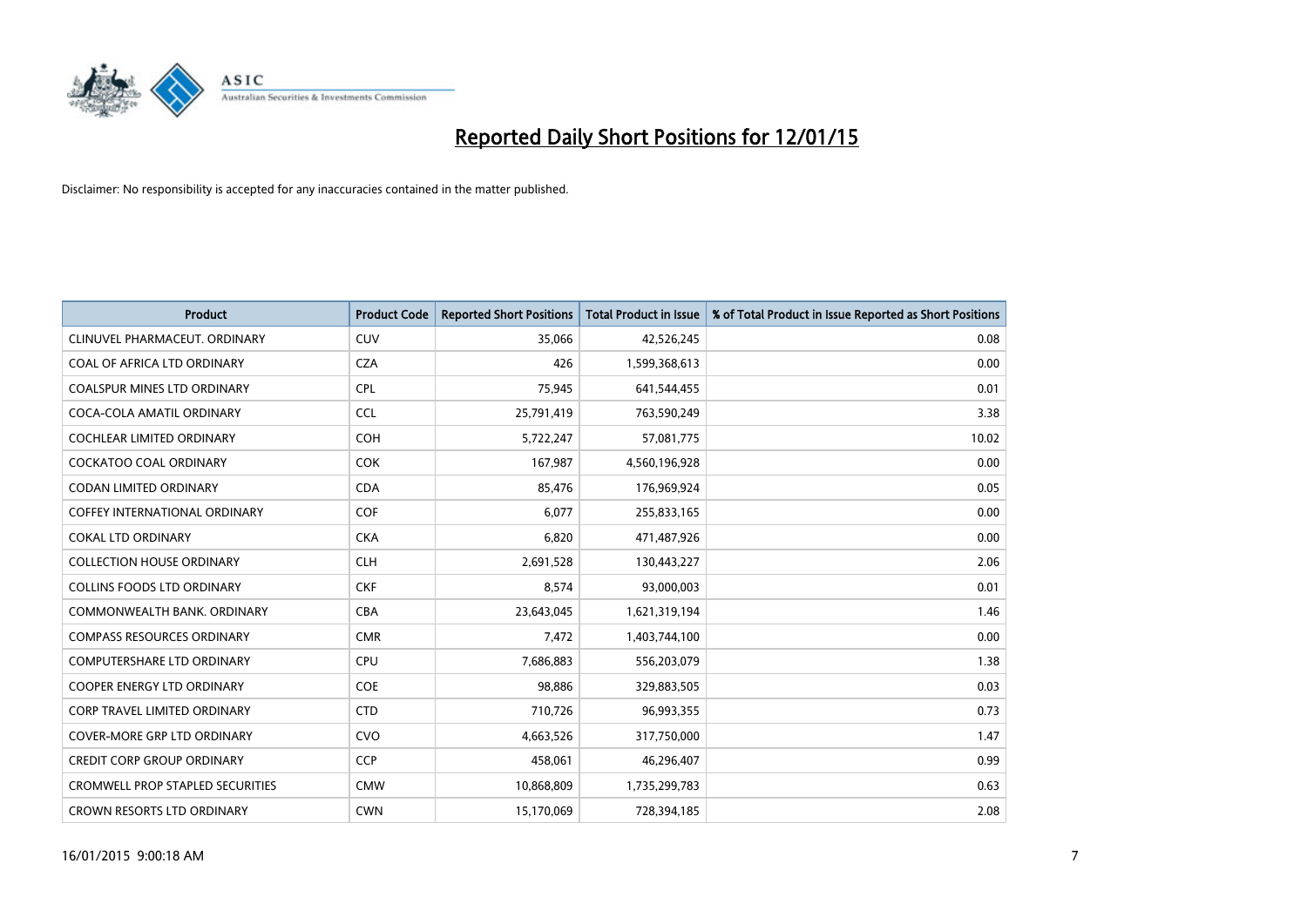

| <b>Product</b>                       | <b>Product Code</b> | <b>Reported Short Positions</b> | <b>Total Product in Issue</b> | % of Total Product in Issue Reported as Short Positions |
|--------------------------------------|---------------------|---------------------------------|-------------------------------|---------------------------------------------------------|
| <b>CSG LIMITED ORDINARY</b>          | CSV                 | 432,545                         | 284,148,839                   | 0.15                                                    |
| <b>CSL LIMITED ORDINARY</b>          | <b>CSL</b>          | 1,084,387                       | 474,570,168                   | 0.23                                                    |
| <b>CSR LIMITED ORDINARY</b>          | <b>CSR</b>          | 12,723,356                      | 506,000,315                   | 2.51                                                    |
| <b>CUDECO LIMITED ORDINARY</b>       | CDU                 | 9,237,674                       | 243,055,501                   | 3.80                                                    |
| <b>DECMIL GROUP LIMITED ORDINARY</b> | <b>DCG</b>          | 955,047                         | 168,657,794                   | 0.57                                                    |
| DEEP YELLOW LIMITED ORDINARY         | <b>DYL</b>          | 1,002                           | 1,899,361,295                 | 0.00                                                    |
| DEVINE LIMITED ORDINARY              | <b>DVN</b>          | 1,548                           | 158,730,556                   | 0.00                                                    |
| DEXUS PROPERTY GROUP STAPLED UNITS   | <b>DXS</b>          | 1,236,451                       | 905,531,797                   | 0.14                                                    |
| DICK SMITH HLDGS ORDINARY            | <b>DSH</b>          | 16,265,559                      | 236,511,364                   | 6.88                                                    |
| DISCOVERY METALS LTD ORDINARY        | <b>DML</b>          | 445,184                         | 644,039,581                   | 0.07                                                    |
| DOMINO PIZZA ENTERPR ORDINARY        | <b>DMP</b>          | 1,593,956                       | 86,160,773                    | 1.85                                                    |
| DONACO INTERNATIONAL ORDINARY        | <b>DNA</b>          | 9,488,225                       | 460,505,113                   | 2.06                                                    |
| DORAY MINERALS LTD ORDINARY          | <b>DRM</b>          | 96,868                          | 167,084,256                   | 0.06                                                    |
| DOWNER EDI LIMITED ORDINARY          | <b>DOW</b>          | 27,931,381                      | 435,399,975                   | 6.42                                                    |
| DRILLSEARCH ENERGY ORDINARY          | <b>DLS</b>          | 12,117,457                      | 461,101,450                   | 2.63                                                    |
| DUET GROUP STAPLED US PROHIBIT.      | <b>DUE</b>          | 15,593,531                      | 1,493,678,915                 | 1.04                                                    |
| DULUXGROUP LIMITED ORDINARY          | <b>DLX</b>          | 3,116,786                       | 388,543,268                   | 0.80                                                    |
| ECHO ENTERTAINMENT ORDINARY          | <b>EGP</b>          | 10,651,495                      | 825,672,730                   | 1.29                                                    |
| <b>ELDERS LIMITED ORDINARY</b>       | <b>ELD</b>          | 575,912                         | 83,734,671                    | 0.69                                                    |
| <b>EMECO HOLDINGS ORDINARY</b>       | <b>EHL</b>          | 11,319,927                      | 599,675,707                   | 1.89                                                    |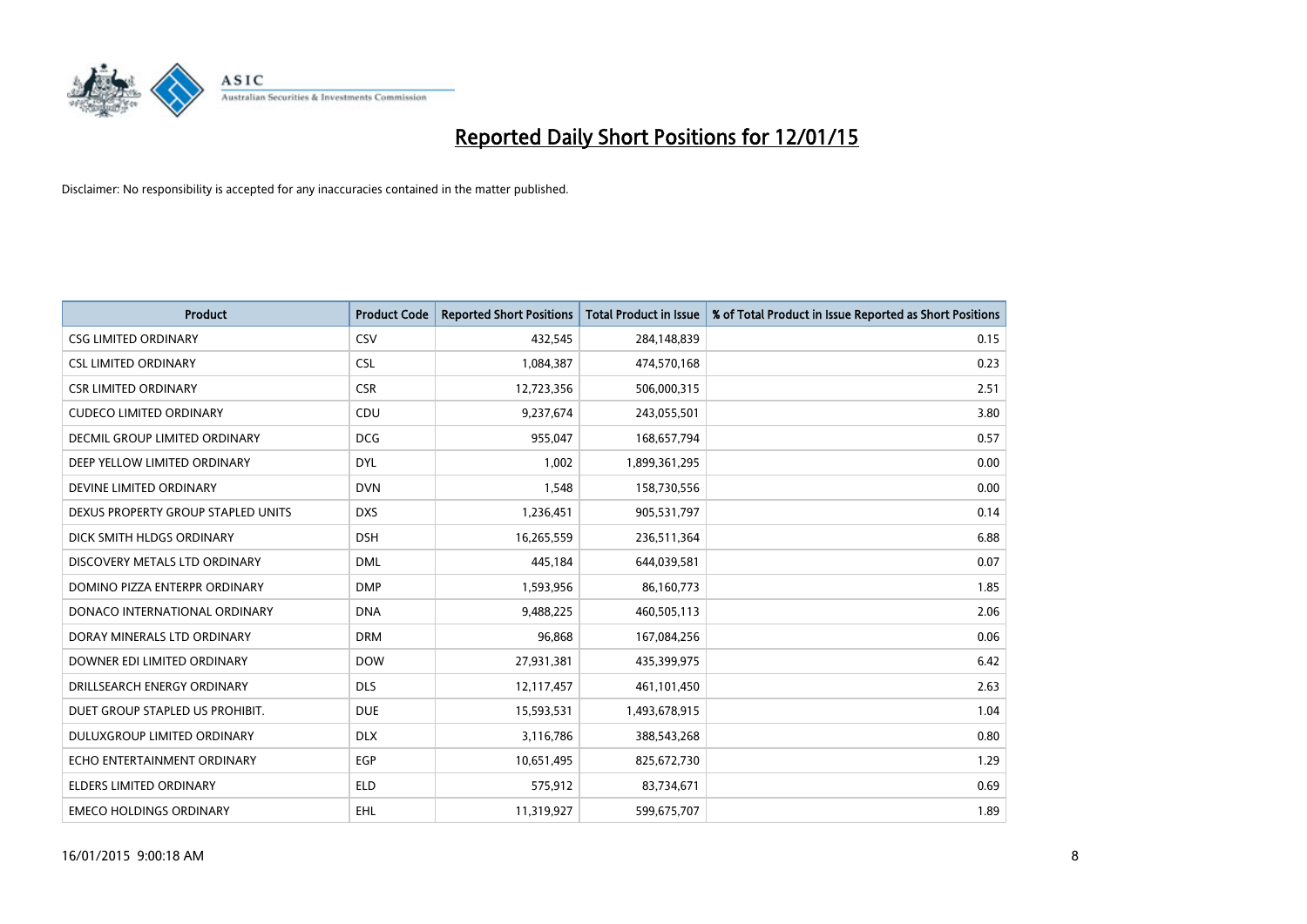

| <b>Product</b>                         | <b>Product Code</b> | <b>Reported Short Positions</b> | <b>Total Product in Issue</b> | % of Total Product in Issue Reported as Short Positions |
|----------------------------------------|---------------------|---------------------------------|-------------------------------|---------------------------------------------------------|
| <b>ENDEAVOUR MIN CORP CDI 1:1</b>      | <b>EVR</b>          | 23,805                          | 49,121,346                    | 0.05                                                    |
| ENERGY RESOURCES ORDINARY 'A'          | ERA                 | 11,510,953                      | 517,725,062                   | 2.22                                                    |
| <b>ENERGY WORLD CORPOR, ORDINARY</b>   | <b>EWC</b>          | 47,351,395                      | 1,734,166,672                 | 2.73                                                    |
| <b>ENSOGO LIMITED ORDINARY</b>         | E88                 | 212,388                         | 426,069,834                   | 0.05                                                    |
| EQUATORIAL RES LTD ORDINARY            | EQX                 | 33                              | 124,445,353                   | 0.00                                                    |
| EQUITY TRUSTEES ORDINARY               | EQT                 | 44,125                          | 19,269,445                    | 0.23                                                    |
| ERM POWER LIMITED ORDINARY             | <b>EPW</b>          | 1,261,619                       | 241,477,698                   | 0.52                                                    |
| ESTIA HEALTH LTD ORDINARY              | <b>EHE</b>          | 220,507                         | 180,885,580                   | 0.12                                                    |
| EVOLUTION MINING LTD ORDINARY          | <b>EVN</b>          | 30,307,991                      | 714,921,647                   | 4.24                                                    |
| FAIRFAX MEDIA LTD ORDINARY             | <b>FXI</b>          | 50,910,074                      | 2,351,955,725                 | 2.16                                                    |
| FANTASTIC HOLDINGS ORDINARY            | <b>FAN</b>          | 14,643                          | 103,257,398                   | 0.01                                                    |
| <b>FAR LTD ORDINARY</b>                | <b>FAR</b>          | 11,839,062                      | 3,126,808,427                 | 0.38                                                    |
| FEDERATION CNTRES ORD/UNIT STAPLED SEC | <b>FDC</b>          | 3,213,225                       | 1,427,641,565                 | 0.23                                                    |
| FINBAR GROUP LIMITED ORDINARY          | <b>FRI</b>          | 7,447                           | 228,720,815                   | 0.00                                                    |
| FISHER & PAYKEL H. ORDINARY            | <b>FPH</b>          | 597,616                         | 557,847,151                   | 0.11                                                    |
| FLEETWOOD CORP ORDINARY                | <b>FWD</b>          | 1,502,334                       | 61,039,412                    | 2.46                                                    |
| FLETCHER BUILDING ORDINARY             | <b>FBU</b>          | 2,383,618                       | 687,854,788                   | 0.35                                                    |
| FLEXIGROUP LIMITED ORDINARY            | <b>FXL</b>          | 8,181,487                       | 304,096,060                   | 2.69                                                    |
| FLIGHT CENTRE TRAVEL ORDINARY          | <b>FLT</b>          | 6,565,672                       | 100,725,711                   | 6.52                                                    |
| FLINDERS MINES LTD ORDINARY            | <b>FMS</b>          | 165,000                         | 2,762,995,689                 | 0.01                                                    |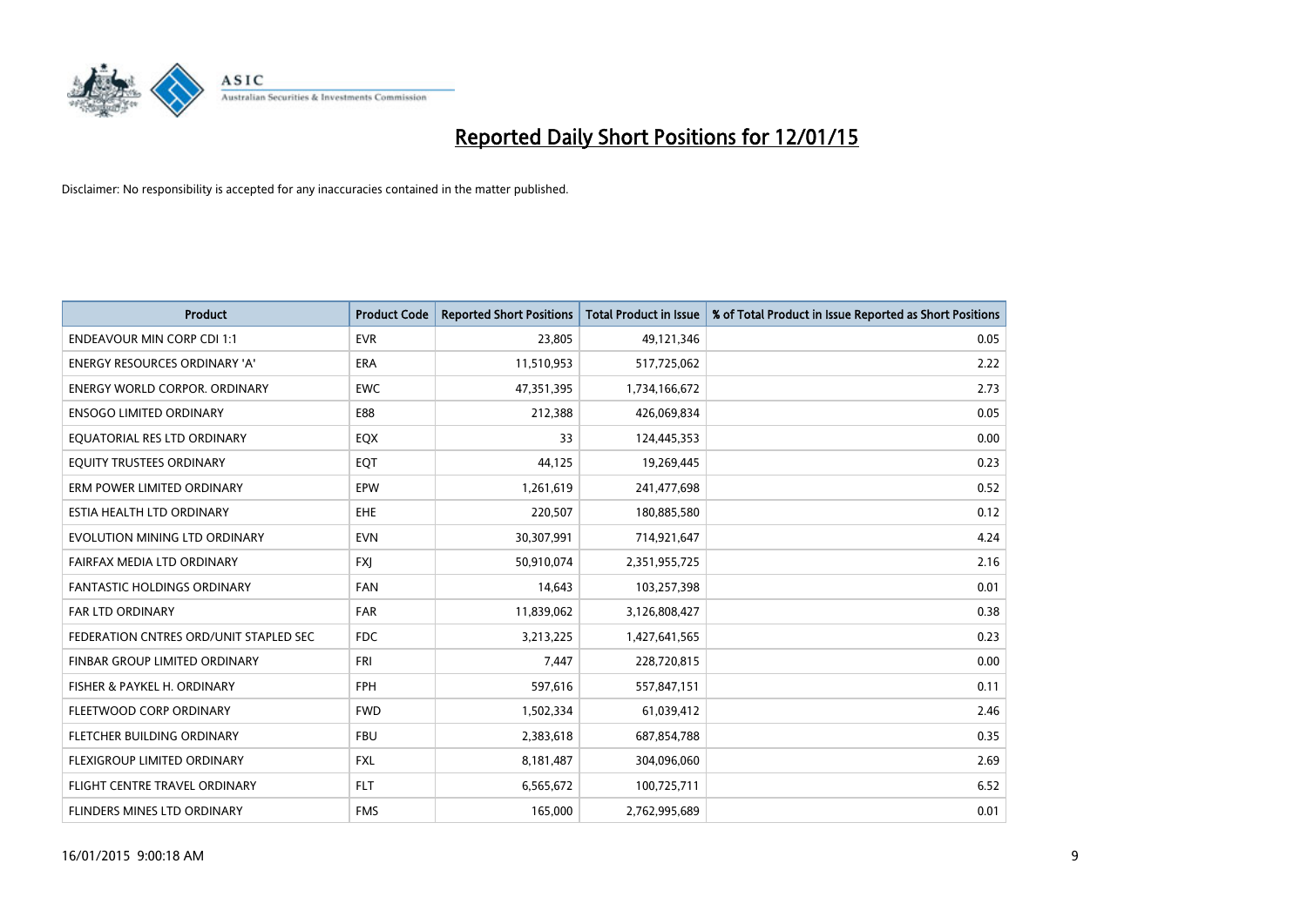

| <b>Product</b>                             | <b>Product Code</b> | <b>Reported Short Positions</b> | <b>Total Product in Issue</b> | % of Total Product in Issue Reported as Short Positions |
|--------------------------------------------|---------------------|---------------------------------|-------------------------------|---------------------------------------------------------|
| <b>FOCUS MINERALS LTD ORDINARY</b>         | <b>FML</b>          | 3,698,721                       | 9,137,375,877                 | 0.04                                                    |
| FOLKESTONE EDU TRUST UNITS                 | <b>FET</b>          | 60,797                          | 243,547,032                   | 0.02                                                    |
| FONTERRA SHARE FUND ORDINARY UNITS         | <b>FSF</b>          | 109,403                         | 123,027,274                   | 0.09                                                    |
| <b>FORTESCUE METALS GRP ORDINARY</b>       | <b>FMG</b>          | 289,197,756                     | 3,113,798,151                 | 9.29                                                    |
| FREEDOM FOOD LTD ORDINARY                  | <b>FNP</b>          | 40,793                          | 152,689,663                   | 0.03                                                    |
| <b>FUNTASTIC LIMITED ORDINARY</b>          | <b>FUN</b>          | 370,000                         | 669,869,723                   | 0.06                                                    |
| <b>G.U.D. HOLDINGS ORDINARY</b>            | <b>GUD</b>          | 2,981,667                       | 70,939,492                    | 4.20                                                    |
| <b>G8 EDUCATION LIMITED ORDINARY</b>       | <b>GEM</b>          | 10,819,834                      | 353,691,630                   | 3.06                                                    |
| <b>GALAXY RESOURCES ORDINARY</b>           | GXY                 | 1,371,021                       | 1,064,622,267                 | 0.13                                                    |
| <b>GBST HOLDINGS., ORDINARY</b>            | <b>GBT</b>          | 10,065                          | 66,561,725                    | 0.02                                                    |
| <b>GDI PROPERTY GRP STAPLED SECURITIES</b> | GDI                 | 297,579                         | 567,575,025                   | 0.05                                                    |
| <b>GENESIS ENERGY LTD ORDINARY</b>         | <b>GNE</b>          | 1,000                           | 1,000,000,000                 | 0.00                                                    |
| <b>GENETIC TECHNOLOGIES ORDINARY</b>       | GTG                 | 3,572,280                       | 848,601,758                   | 0.42                                                    |
| <b>GENTRACK GROUP LTD ORDINARY</b>         | <b>GTK</b>          | 3,000                           | 72,699,510                    | 0.00                                                    |
| <b>GENWORTH MORTGAGE ORDINARY</b>          | <b>GMA</b>          | 14,832,914                      | 650,000,000                   | 2.28                                                    |
| <b>GEODYNAMICS LIMITED ORDINARY</b>        | GDY                 | 819                             | 435,880,130                   | 0.00                                                    |
| <b>GINDALBIE METALS LTD ORDINARY</b>       | GBG                 | 31,202,660                      | 1,495,306,811                 | 2.09                                                    |
| <b>GOLD ROAD RES LTD ORDINARY</b>          | GOR                 | 1,929,617                       | 594,881,822                   | 0.32                                                    |
| <b>GOODMAN FIELDER, ORDINARY</b>           | GFF                 | 4,468,130                       | 1,955,559,207                 | 0.23                                                    |
| <b>GOODMAN GROUP STAPLED</b>               | <b>GMG</b>          | 13,312,355                      | 1,745,460,061                 | 0.76                                                    |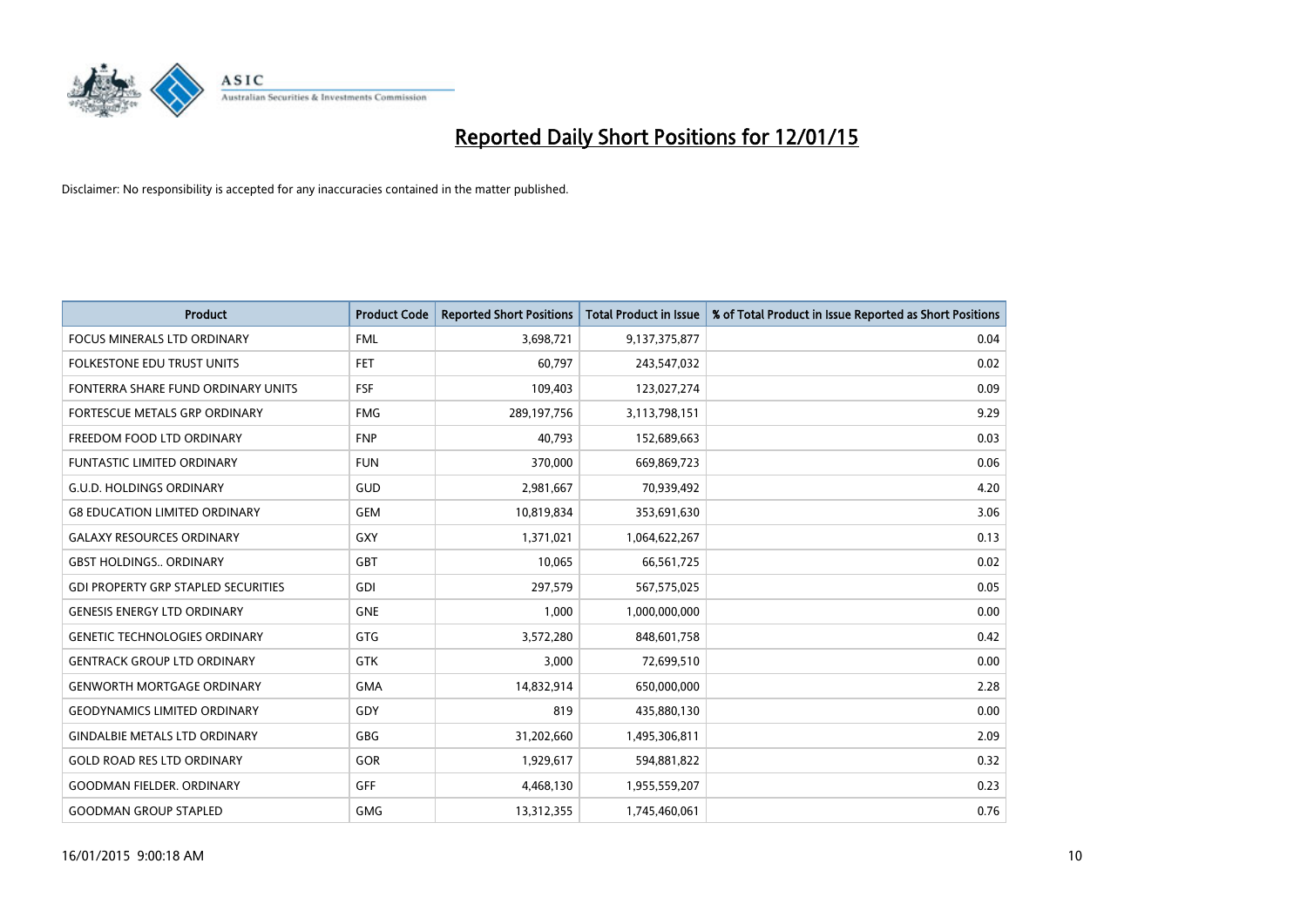

| <b>Product</b>                                   | <b>Product Code</b> | <b>Reported Short Positions</b> | <b>Total Product in Issue</b> | % of Total Product in Issue Reported as Short Positions |
|--------------------------------------------------|---------------------|---------------------------------|-------------------------------|---------------------------------------------------------|
| <b>GPT GROUP STAPLED SEC.</b>                    | <b>GPT</b>          | 4,008,439                       | 1,685,460,955                 | 0.24                                                    |
| <b>GRAINCORP LIMITED A CLASS ORDINARY</b>        | <b>GNC</b>          | 15,743,203                      | 228,855,628                   | 6.88                                                    |
| <b>GRANGE RESOURCES, ORDINARY</b>                | <b>GRR</b>          | 11,751,316                      | 1,157,338,698                 | 1.02                                                    |
| <b>GREENCROSS LIMITED ORDINARY</b>               | GXL                 | 2,409,524                       | 111,447,503                   | 2.16                                                    |
| <b>GREENLAND MIN EN LTD ORDINARY</b>             | GGG                 | 3,234,064                       | 669,389,552                   | 0.48                                                    |
| GREENLAND MIN EN LTD RIGHTS 26-JUN-14            | GGGR                | 3,842                           | 88,685,050                    | 0.00                                                    |
| <b>GROWTHPOINT PROPERTY ORD/UNIT STAPLED SEC</b> | GOZ                 | 730,720                         | 554,602,697                   | 0.13                                                    |
| <b>GRYPHON MINERALS LTD ORDINARY</b>             | GRY                 | 2,111,593                       | 401,185,424                   | 0.53                                                    |
| <b>GUILDFORD COAL LTD ORDINARY</b>               | <b>GUF</b>          | 29,999                          | 917,612,681                   | 0.00                                                    |
| <b>GWA GROUP LTD ORDINARY</b>                    | <b>GWA</b>          | 15,902,353                      | 306,533,770                   | 5.19                                                    |
| <b>HANSEN TECHNOLOGIES ORDINARY</b>              | <b>HSN</b>          | 5,122                           | 163,214,381                   | 0.00                                                    |
| HARVEY NORMAN ORDINARY                           | <b>HVN</b>          | 45,997,860                      | 1,110,603,911                 | 4.14                                                    |
| HEALTHSCOPE LIMITED. ORDINARY                    | <b>HSO</b>          | 14,949,485                      | 1,732,094,838                 | 0.86                                                    |
| <b>HENDERSON GROUP CDI 1:1</b>                   | <b>HGG</b>          | 3,668,272                       | 766,858,952                   | 0.48                                                    |
| HFA HOLDINGS LIMITED ORDINARY                    | <b>HFA</b>          | 308                             | 162,147,897                   | 0.00                                                    |
| HIGHLANDS PACIFIC ORDINARY                       | HIG                 | 3,153                           | 918,694,336                   | 0.00                                                    |
| HILLGROVE RES LTD ORDINARY                       | <b>HGO</b>          | 133,291                         | 147,711,123                   | 0.09                                                    |
| HILLS LTD ORDINARY                               | <b>HIL</b>          | 1,195,860                       | 231,985,526                   | 0.52                                                    |
| HORIZON OIL LIMITED ORDINARY                     | <b>HZN</b>          | 38,680,327                      | 1,301,981,265                 | 2.97                                                    |
| <b>HOTEL PROPERTY STAPLED</b>                    | <b>HPI</b>          | 148,247                         | 146, 105, 439                 | 0.10                                                    |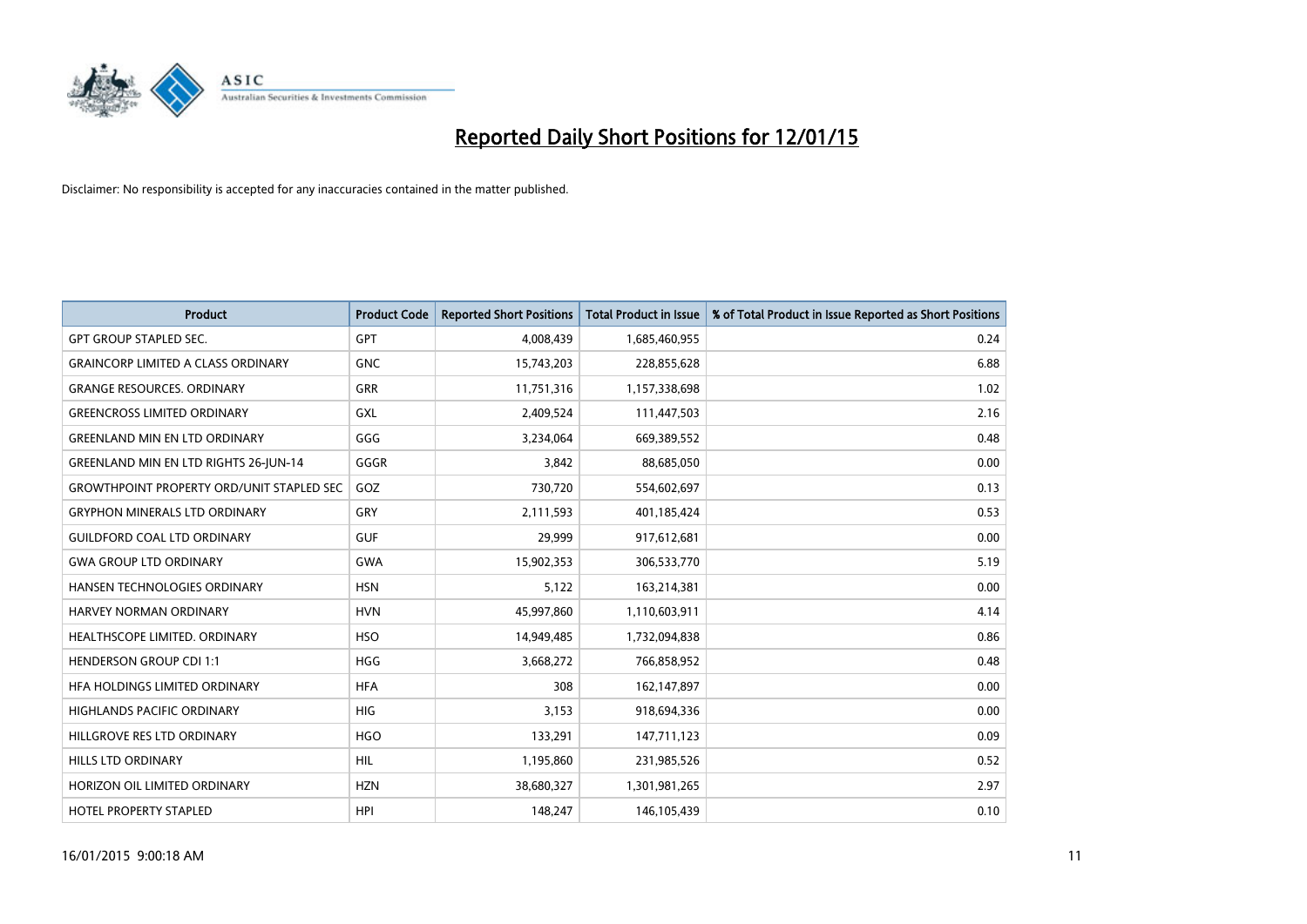

| Product                                  | <b>Product Code</b> | <b>Reported Short Positions</b> | <b>Total Product in Issue</b> | % of Total Product in Issue Reported as Short Positions |
|------------------------------------------|---------------------|---------------------------------|-------------------------------|---------------------------------------------------------|
| HUON AQUACULTURE GRP ORDINARY            | <b>HUO</b>          | 905,261                         | 87,337,207                    | 1.04                                                    |
| ICAR ASIA LTD ORDINARY                   | ICQ                 | 427,886                         | 217,769,656                   | 0.20                                                    |
| <b>ICON ENERGY LIMITED ORDINARY</b>      | ICN                 | 100,000                         | 618,717,503                   | 0.02                                                    |
| <b>IINET LIMITED ORDINARY</b>            | <b>IIN</b>          | 7,747,179                       | 162, 163, 526                 | 4.78                                                    |
| <b>ILUKA RESOURCES ORDINARY</b>          | ILU                 | 18,654,631                      | 418,700,517                   | 4.46                                                    |
| <b>IMDEX LIMITED ORDINARY</b>            | <b>IMD</b>          | 2,020,123                       | 216,203,136                   | 0.93                                                    |
| IMF BENTHAM LTD ORDINARY                 | <b>IMF</b>          | 4,457,411                       | 166,580,957                   | 2.68                                                    |
| <b>INCITEC PIVOT ORDINARY</b>            | IPL                 | 31,072,632                      | 1,675,621,466                 | 1.85                                                    |
| <b>INDEPENDENCE GROUP ORDINARY</b>       | <b>IGO</b>          | 1,916,816                       | 234,256,573                   | 0.82                                                    |
| <b>INDOPHIL RESOURCES ORDINARY</b>       | <b>IRN</b>          | 13,511,837                      | 1,203,146,194                 | 1.12                                                    |
| <b>INDUSTRIA REIT STAPLED</b>            | <b>IDR</b>          | 415,721                         | 125,000,001                   | 0.33                                                    |
| <b>INFIGEN ENERGY STAPLED SECURITIES</b> | <b>IFN</b>          | 3,243,556                       | 767,887,581                   | 0.42                                                    |
| <b>INFOMEDIA LTD ORDINARY</b>            | IFM                 | 845,893                         | 307,127,687                   | 0.28                                                    |
| <b>INGENIA GROUP STAPLED SECURITIES</b>  | <b>INA</b>          | 9,700,064                       | 878,851,910                   | 1.10                                                    |
| <b>INSURANCE AUSTRALIA ORDINARY</b>      | <b>IAG</b>          | 10,677,636                      | 2,341,618,048                 | 0.46                                                    |
| <b>INTREPID MINES ORDINARY</b>           | <b>IAU</b>          | 618,276                         | 369,869,196                   | 0.17                                                    |
| INVESTA OFFICE FUND STAPLED SECURITIES   | <b>IOF</b>          | 688,608                         | 614,047,458                   | 0.11                                                    |
| <b>INVOCARE LIMITED ORDINARY</b>         | <b>IVC</b>          | 3,838,279                       | 110,030,298                   | 3.49                                                    |
| <b>IOOF HOLDINGS LTD ORDINARY</b>        | IFL                 | 13,790,852                      | 300,133,752                   | 4.59                                                    |
| IPH LIMITED ORDINARY                     | <b>IPH</b>          | 548,406                         | 157,559,499                   | 0.35                                                    |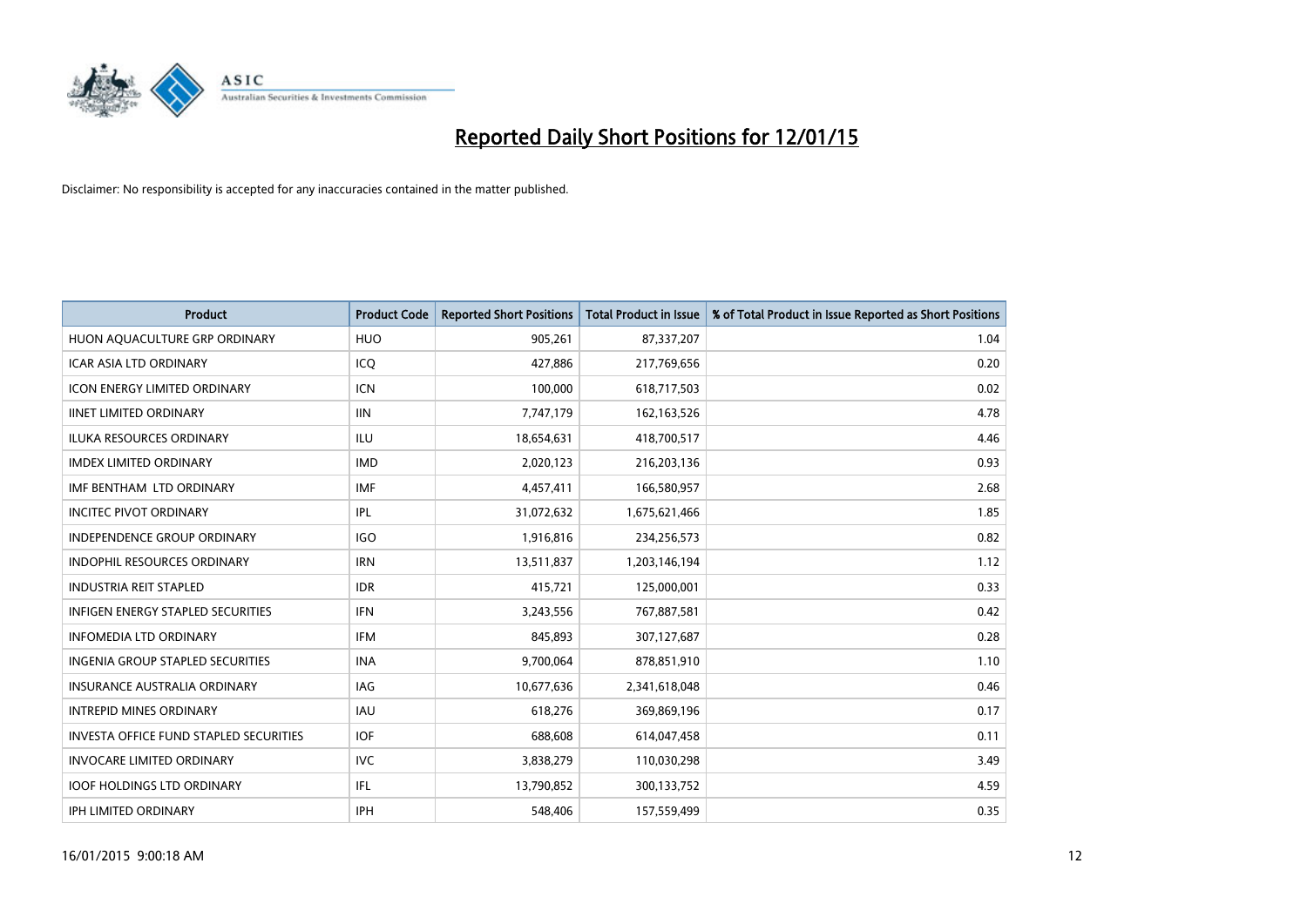

| <b>Product</b>                           | <b>Product Code</b> | <b>Reported Short Positions</b> | <b>Total Product in Issue</b> | % of Total Product in Issue Reported as Short Positions |
|------------------------------------------|---------------------|---------------------------------|-------------------------------|---------------------------------------------------------|
| <b>IPROPERTY GROUP LTD ORDINARY</b>      | <b>IPP</b>          | 2,258,322                       | 186,703,204                   | 1.21                                                    |
| <b>IRESS LIMITED ORDINARY</b>            | <b>IRE</b>          | 5,712,066                       | 159,097,319                   | 3.59                                                    |
| <b>ISELECT LTD ORDINARY</b>              | <b>ISU</b>          | 1,370,696                       | 261,489,894                   | 0.52                                                    |
| <b>ISENTIA GROUP LTD ORDINARY</b>        | <b>ISD</b>          | 371,483                         | 200,000,001                   | 0.19                                                    |
| <b>ISENTRIC LTD. ORDINARY</b>            | ICU                 | 74,064                          | 77,362,962                    | 0.10                                                    |
| JAMES HARDIE INDUST CHESS DEPOSITARY INT | <b>IHX</b>          | 9,333,808                       | 445,229,454                   | 2.10                                                    |
| JAPARA HEALTHCARE LT ORDINARY            | <b>IHC</b>          | 14,654,106                      | 263,046,592                   | 5.57                                                    |
| <b>JB HI-FI LIMITED ORDINARY</b>         | <b>JBH</b>          | 10,664,321                      | 98,950,309                    | 10.78                                                   |
| KAROON GAS AUSTRALIA ORDINARY            | <b>KAR</b>          | 18,996,403                      | 246,608,239                   | 7.70                                                    |
| KATHMANDU HOLD LTD ORDINARY              | <b>KMD</b>          | 5,510,840                       | 201,484,583                   | 2.74                                                    |
| <b>KBL MINING LIMITED ORDINARY</b>       | <b>KBL</b>          | 1,820                           | 396,535,629                   | 0.00                                                    |
| KINGSGATE CONSOLID. ORDINARY             | <b>KCN</b>          | 20,057,691                      | 223,584,937                   | 8.97                                                    |
| KINGSROSE MINING LTD ORDINARY            | <b>KRM</b>          | 414,490                         | 358,611,493                   | 0.12                                                    |
| <b>KOGI IRON LTD ORDINARY</b>            | KFE                 | 75,000                          | 376,669,836                   | 0.02                                                    |
| LEIGHTON HOLDINGS ORDINARY               | LEI.                | 6,021,395                       | 338,503,563                   | 1.78                                                    |
| LEND LEASE GROUP UNIT/ORD STAPLED        | LLC                 | 2,036,970                       | 579,596,726                   | 0.35                                                    |
| LIFESTYLE COMMUNIT. ORDINARY             | LIC                 | 25,000                          | 101,220,131                   | 0.02                                                    |
| LIQUEFIED NATURAL ORDINARY               | LNG                 | 13,740,024                      | 462,643,201                   | 2.97                                                    |
| <b>LOGICAMMS LIMITED ORDINARY</b>        | <b>LCM</b>          | 23,141                          | 71,178,179                    | 0.03                                                    |
| LONESTAR RESO LTD ORDINARY               | LNR                 | 110,698                         | 752,187,211                   | 0.01                                                    |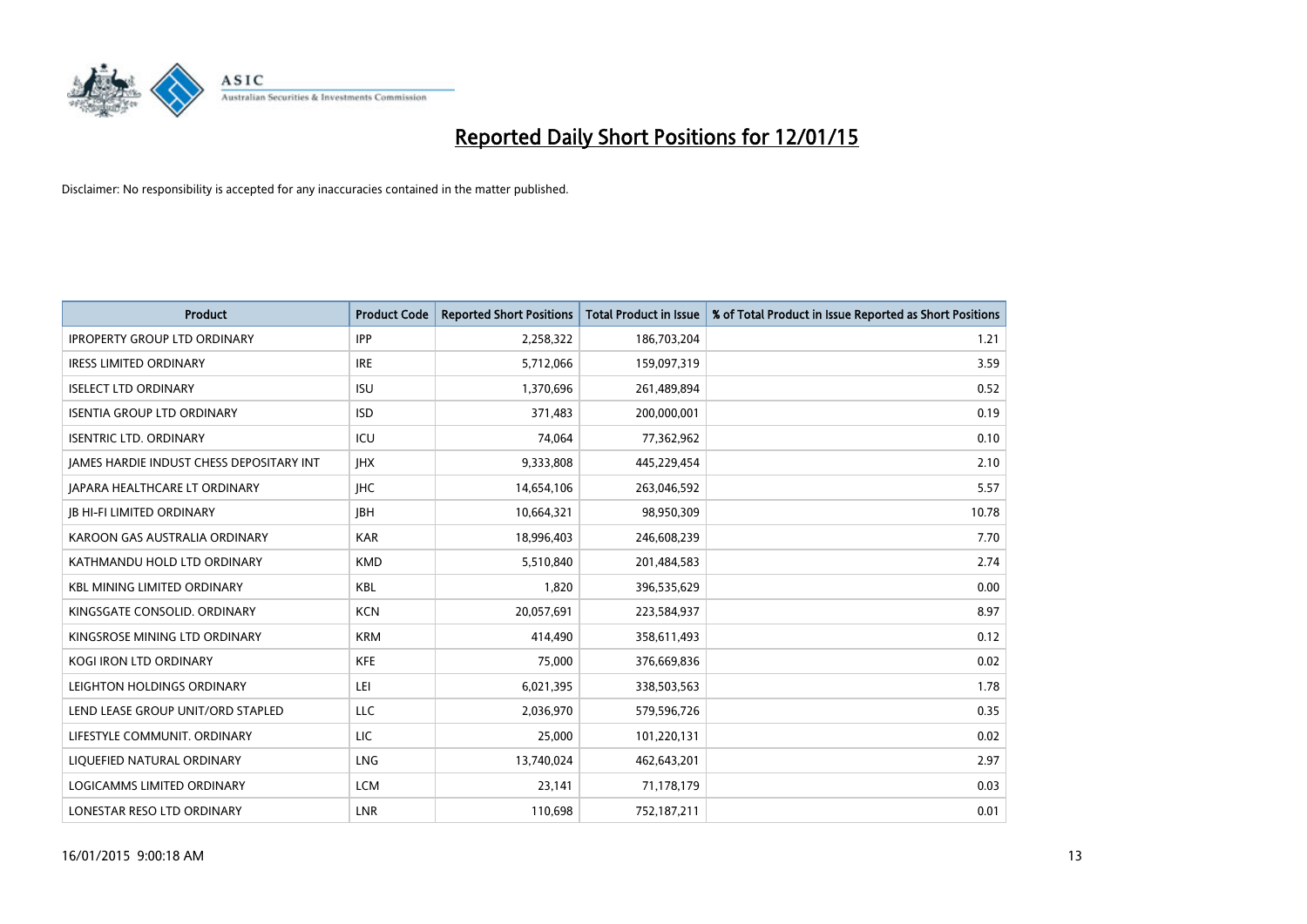

| <b>Product</b>                        | <b>Product Code</b> | <b>Reported Short Positions</b> | <b>Total Product in Issue</b> | % of Total Product in Issue Reported as Short Positions |
|---------------------------------------|---------------------|---------------------------------|-------------------------------|---------------------------------------------------------|
| LYNAS CORPORATION ORDINARY            | <b>LYC</b>          | 77,802,239                      | 3,370,955,034                 | 2.31                                                    |
| <b>M2 GRP LTD ORDINARY</b>            | <b>MTU</b>          | 3,084,963                       | 181,905,060                   | 1.70                                                    |
| <b>MACA LIMITED ORDINARY</b>          | <b>MLD</b>          | 435,817                         | 232,676,373                   | 0.19                                                    |
| <b>MACMAHON HOLDINGS ORDINARY</b>     | <b>MAH</b>          | 2,582,174                       | 1,261,699,966                 | 0.20                                                    |
| MACO ATLAS ROADS GRP ORDINARY STAPLED | <b>MOA</b>          | 12,581,290                      | 511,538,852                   | 2.46                                                    |
| MACQUARIE GROUP LTD ORDINARY          | MQG                 | 302,253                         | 324,342,024                   | 0.09                                                    |
| MAGELLAN FIN GRP LTD ORDINARY         | <b>MFG</b>          | 2,052,401                       | 159,818,691                   | 1.28                                                    |
| <b>MANTRA GROUP LTD ORDINARY</b>      | <b>MTR</b>          | 4,401,853                       | 249,471,229                   | 1.76                                                    |
| <b>MATRIX C &amp; E LTD ORDINARY</b>  | <b>MCE</b>          | 2,564,746                       | 94,555,428                    | 2.71                                                    |
| MAVERICK DRILLING ORDINARY            | MAD                 | 1,256,734                       | 544,821,602                   | 0.23                                                    |
| MAXITRANS INDUSTRIES ORDINARY         | <b>MXI</b>          | 14,089                          | 185,075,653                   | 0.01                                                    |
| MAYNE PHARMA LTD ORDINARY             | <b>MYX</b>          | 16,855,807                      | 591,881,071                   | 2.85                                                    |
| MCMILLAN SHAKESPEARE ORDINARY         | <b>MMS</b>          | 780,326                         | 77,525,801                    | 1.01                                                    |
| <b>MCPHERSON'S LTD ORDINARY</b>       | <b>MCP</b>          | 10,001                          | 96,684,407                    | 0.01                                                    |
| MEDIBANK PRIVATE LTD ORDINARY         | <b>MPL</b>          | 39,880,741                      | 2,754,003,240                 | 1.45                                                    |
| MEDUSA MINING LTD ORDINARY            | <b>MML</b>          | 9,730,936                       | 207,794,301                   | 4.68                                                    |
| MEO AUSTRALIA LTD ORDINARY            | <b>MEO</b>          | 411,000                         | 750,488,387                   | 0.05                                                    |
| MERIDIAN ENERGY INSTALMENT RECEIPTS   | <b>MEZCA</b>        | 200,000                         | 1,255,413,626                 | 0.02                                                    |
| MESOBLAST LIMITED ORDINARY            | <b>MSB</b>          | 24,623,672                      | 324,201,029                   | 7.60                                                    |
| METALS X LIMITED ORDINARY             | <b>MLX</b>          | 113,812                         | 416,010,939                   | 0.03                                                    |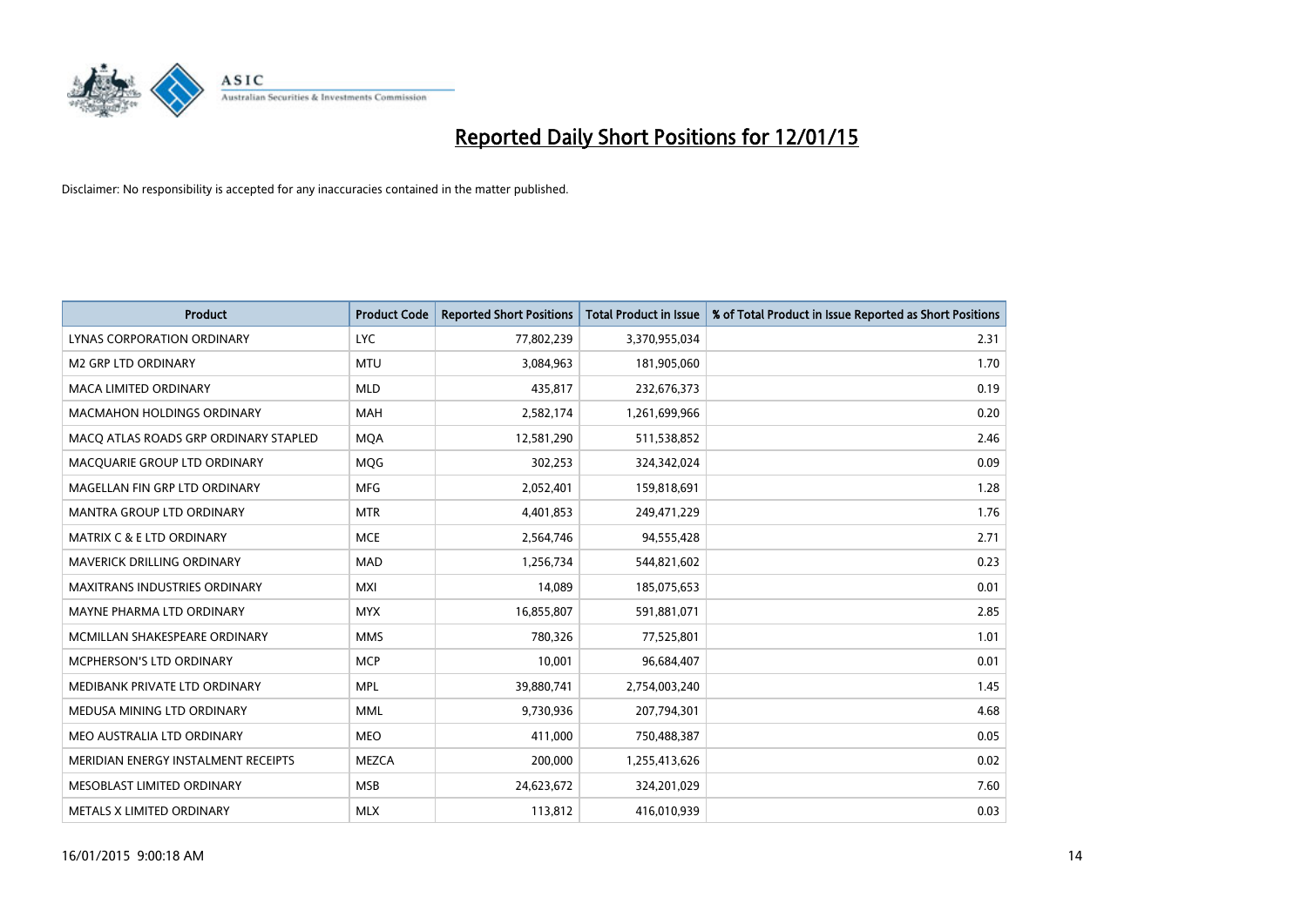

| <b>Product</b>                     | <b>Product Code</b> | <b>Reported Short Positions</b> | <b>Total Product in Issue</b> | % of Total Product in Issue Reported as Short Positions |
|------------------------------------|---------------------|---------------------------------|-------------------------------|---------------------------------------------------------|
| METCASH LIMITED ORDINARY           | <b>MTS</b>          | 107,104,059                     | 903,309,574                   | 11.86                                                   |
| METMINCO LIMITED ORDINARY          | <b>MNC</b>          | 32,000                          | 1,855,516,023                 | 0.00                                                    |
| <b>MIGHTY RIVER POWER ORDINARY</b> | <b>MYT</b>          | 1,758,966                       | 1,400,012,517                 | 0.13                                                    |
| MINCOR RESOURCES NL ORDINARY       | <b>MCR</b>          | 53,520                          | 188,208,274                   | 0.03                                                    |
| MINERAL DEPOSITS ORDINARY          | <b>MDL</b>          | 884,518                         | 103,676,341                   | 0.85                                                    |
| MINERAL RESOURCES, ORDINARY        | <b>MIN</b>          | 16,146,407                      | 187,270,274                   | 8.62                                                    |
| MINT PAYMENTS LTD ORDINARY         | <b>MNW</b>          | 27,180                          | 470,635,552                   | 0.01                                                    |
| MIRABELA NICKEL LTD ORDINARY       | <b>MBN</b>          | 2,012,293                       | 929,710,216                   | 0.22                                                    |
| MIRVAC GROUP STAPLED SECURITIES    | <b>MGR</b>          | 15,285,270                      | 3,697,197,370                 | 0.41                                                    |
| <b>MMAOFFSHOR ORDINARY</b>         | <b>MRM</b>          | 22,883,332                      | 368,666,221                   | 6.21                                                    |
| MOLOPO ENERGY LTD ORDINARY         | <b>MPO</b>          | 30,833                          | 248,705,730                   | 0.01                                                    |
| <b>MONADELPHOUS GROUP ORDINARY</b> | <b>MND</b>          | 7,658,292                       | 92,998,380                    | 8.23                                                    |
| MONASH IVF GROUP LTD ORDINARY      | <b>MVF</b>          | 673,751                         | 231,081,089                   | 0.29                                                    |
| MORTGAGE CHOICE LTD ORDINARY       | MOC                 | 30,179                          | 124,216,248                   | 0.02                                                    |
| <b>MOUNT GIBSON IRON ORDINARY</b>  | <b>MGX</b>          | 59,775,976                      | 1,090,805,085                 | 5.48                                                    |
| MULTIPLEX SITES SITES              | <b>MXUPA</b>        | 2,133                           | 4,500,000                     | 0.05                                                    |
| MYER HOLDINGS LTD ORDINARY         | <b>MYR</b>          | 104,468,903                     | 585,689,551                   | 17.84                                                   |
| MYSTATE LIMITED ORDINARY           | <b>MYS</b>          | 5,362                           | 87,283,417                    | 0.01                                                    |
| NANOSONICS LIMITED ORDINARY        | <b>NAN</b>          | 2,504,103                       | 264,362,826                   | 0.95                                                    |
| NATIONAL AUST. BANK ORDINARY       | <b>NAB</b>          | 13,381,401                      | 2,419,353,823                 | 0.55                                                    |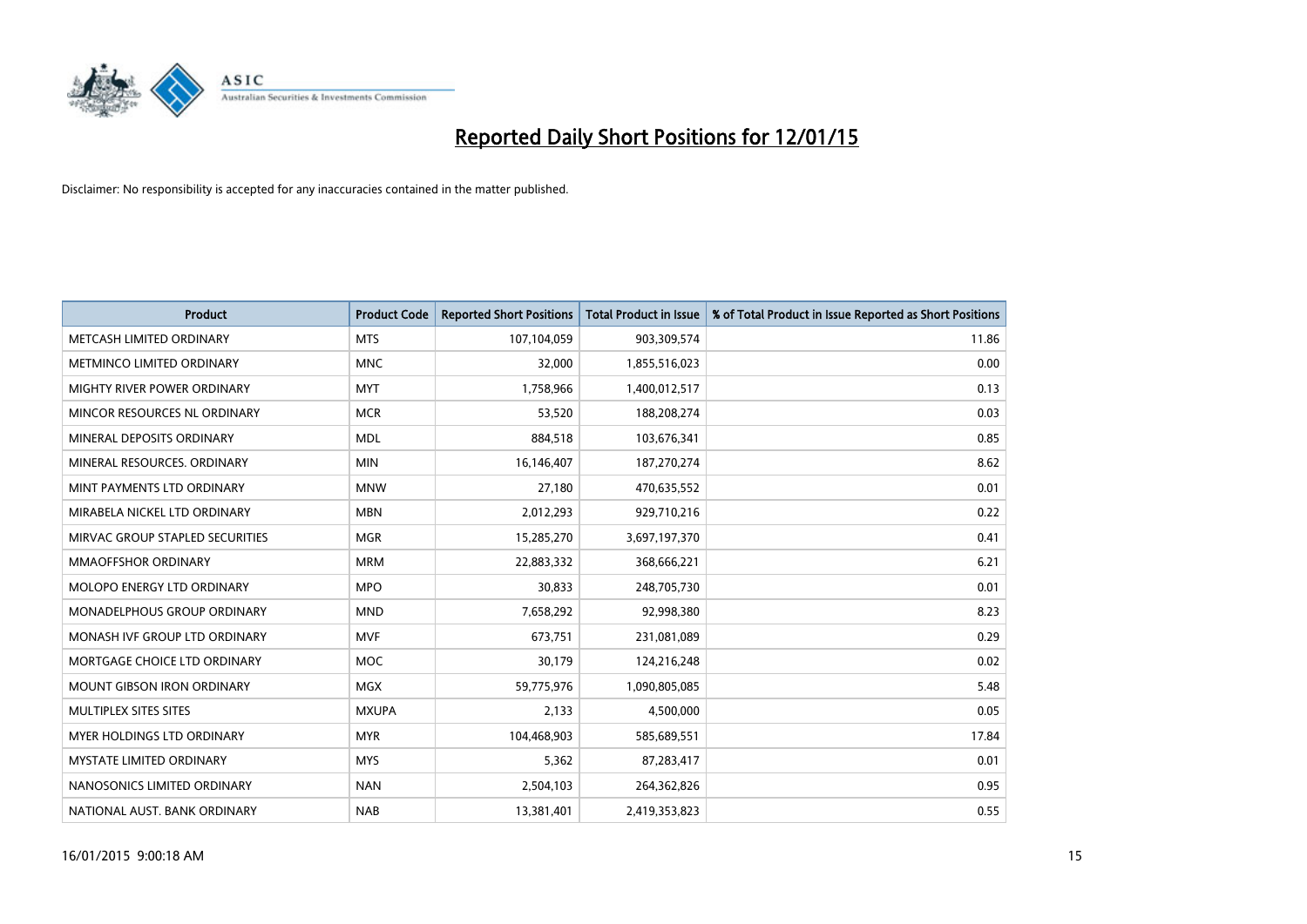

| <b>Product</b>                         | <b>Product Code</b> | <b>Reported Short Positions</b> | <b>Total Product in Issue</b> | % of Total Product in Issue Reported as Short Positions |
|----------------------------------------|---------------------|---------------------------------|-------------------------------|---------------------------------------------------------|
| NATIONAL STORAGE STAPLED               | <b>NSR</b>          | 1,835,456                       | 295,631,660                   | 0.62                                                    |
| NAVITAS LIMITED ORDINARY               | <b>NVT</b>          | 3,596,897                       | 376,037,813                   | 0.96                                                    |
| NEARMAP LTD ORDINARY                   | <b>NEA</b>          | 2,072,042                       | 348,196,101                   | 0.60                                                    |
| NEOMETALS LTD ORDINARY                 | <b>NMT</b>          | 2,000                           | 499,453,895                   | 0.00                                                    |
| NEON ENERGY LIMITED ORDINARY           | <b>NEN</b>          | 13,245                          | 553,037,848                   | 0.00                                                    |
| NEW HOPE CORPORATION ORDINARY          | <b>NHC</b>          | 1,327,867                       | 830,999,449                   | 0.16                                                    |
| NEWCREST MINING ORDINARY               | <b>NCM</b>          | 7,119,288                       | 766,510,971                   | 0.93                                                    |
| NEWS CORP A NON-VOTING CDI             | <b>NWSLV</b>        | 35,528                          | 2,617,304                     | 1.36                                                    |
| NEWS CORP B VOTING CDI                 | <b>NWS</b>          | 2,274,604                       | 38,302,911                    | 5.94                                                    |
| NEWSAT LIMITED ORDINARY                | <b>NWT</b>          | 6,493,051                       | 643,574,841                   | 1.01                                                    |
| NEXTDC LIMITED ORDINARY                | <b>NXT</b>          | 17,389,596                      | 193,154,486                   | 9.00                                                    |
| NEXUS ENERGY LIMITED ORDINARY          | <b>NXS</b>          | 64,805                          | 1,330,219,459                 | 0.00                                                    |
| NIB HOLDINGS LIMITED ORDINARY          | <b>NHF</b>          | 2,095,280                       | 439,004,182                   | 0.48                                                    |
| NINE ENTERTAINMENT ORDINARY            | <b>NEC</b>          | 17,606,959                      | 940,295,023                   | 1.87                                                    |
| NOBLE MINERAL RES ORDINARY             | <b>NMG</b>          | 2,365,726                       | 666,397,952                   | 0.36                                                    |
| NORTHERN IRON LTD ORDINARY             | <b>NFE</b>          | 11,392                          | 484,405,314                   | 0.00                                                    |
| NORTHERN STAR ORDINARY                 | <b>NST</b>          | 15,306,870                      | 592,256,718                   | 2.58                                                    |
| NOVION PROPERTY GRP STAPLED SECURITIES | <b>NVN</b>          | 18,034,935                      | 3,050,627,717                 | 0.59                                                    |
| NRW HOLDINGS LIMITED ORDINARY          | <b>NWH</b>          | 15,717,737                      | 278,888,011                   | 5.64                                                    |
| NUFARM LIMITED ORDINARY                | <b>NUF</b>          | 7,869,889                       | 264,948,132                   | 2.97                                                    |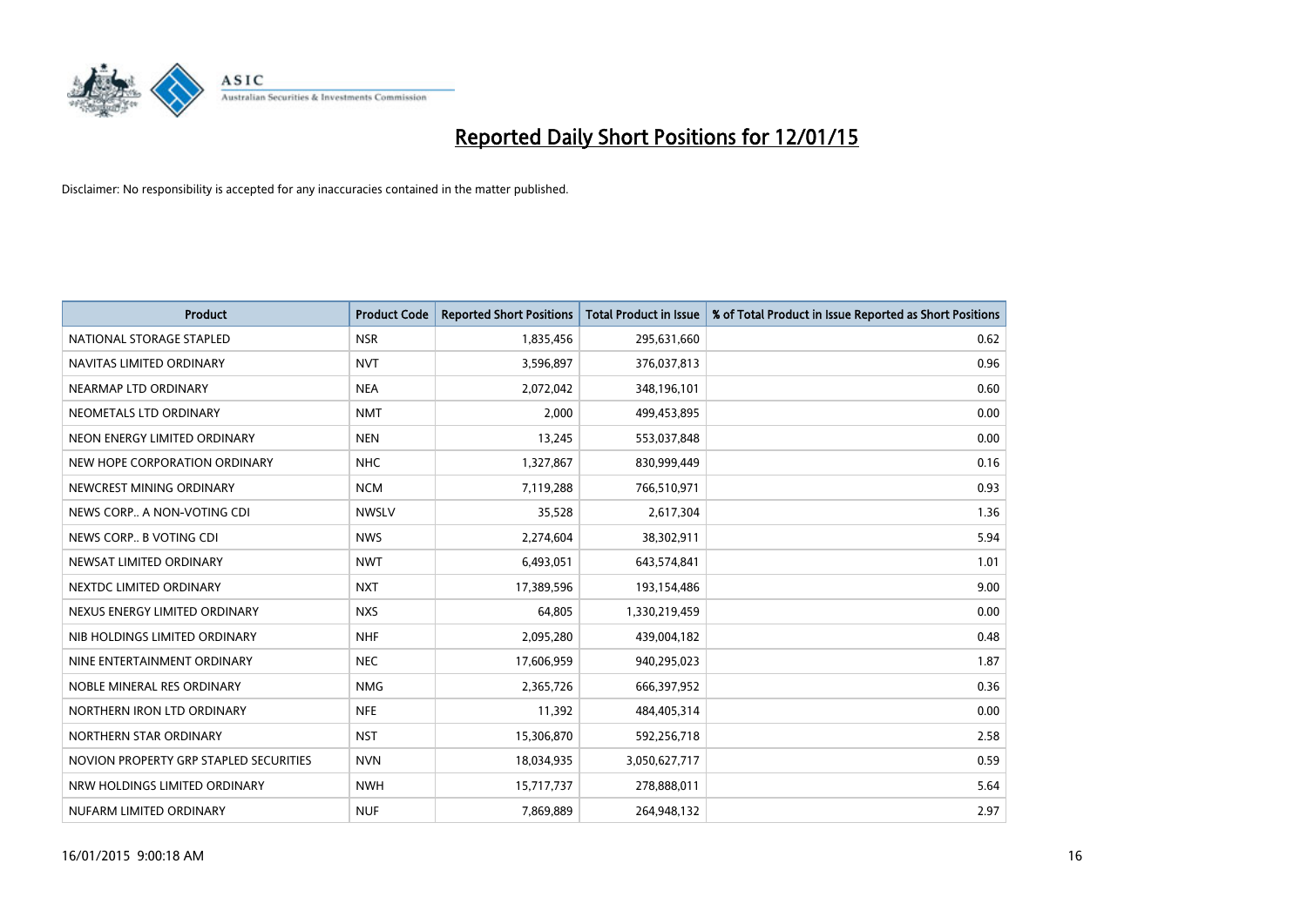

| <b>Product</b>                        | <b>Product Code</b> | <b>Reported Short Positions</b> | <b>Total Product in Issue</b> | % of Total Product in Issue Reported as Short Positions |
|---------------------------------------|---------------------|---------------------------------|-------------------------------|---------------------------------------------------------|
| NUPLEX INDUSTRIES ORDINARY            | <b>NPX</b>          | 1,000                           | 198,125,827                   | 0.00                                                    |
| OCEANAGOLD CORP. CHESS DEPOSITARY INT | <b>OGC</b>          | 1,641,148                       | 301,520,186                   | 0.54                                                    |
| OIL SEARCH LTD ORDINARY               | <b>OSH</b>          | 23,841,428                      | 1,522,692,587                 | 1.57                                                    |
| OM HOLDINGS LIMITED ORDINARY          | <b>OMH</b>          | 58,082                          | 733,423,337                   | 0.01                                                    |
| OOH!MEDIA LIMITED ORDINARY            | <b>OML</b>          | 617,955                         | 149,882,534                   | 0.41                                                    |
| ORICA LIMITED ORDINARY                | ORI                 | 24,326,982                      | 372,743,291                   | 6.53                                                    |
| ORIGIN ENERGY ORDINARY                | <b>ORG</b>          | 9,756,095                       | 1,106,310,149                 | 0.88                                                    |
| OROCOBRE LIMITED ORDINARY             | <b>ORE</b>          | 3,001,479                       | 132,041,911                   | 2.27                                                    |
| ORORA LIMITED ORDINARY                | <b>ORA</b>          | 2,334,160                       | 1,206,684,923                 | 0.19                                                    |
| OROTONGROUP LIMITED ORDINARY          | <b>ORL</b>          | 426,857                         | 40,880,902                    | 1.04                                                    |
| <b>OZ MINERALS ORDINARY</b>           | OZL                 | 6,329,701                       | 303,470,022                   | 2.09                                                    |
| OZFOREX GROUP LTD ORDINARY            | <b>OFX</b>          | 8,461,189                       | 240,000,000                   | 3.53                                                    |
| PACIFIC BRANDS ORDINARY               | PBG                 | 82,627,279                      | 917,226,291                   | 9.01                                                    |
| PACT GROUP HLDGS LTD ORDINARY         | PGH                 | 1,987,785                       | 294,145,019                   | 0.68                                                    |
| PALADIN ENERGY LTD ORDINARY           | <b>PDN</b>          | 78,067,867                      | 1,666,927,668                 | 4.68                                                    |
| PANAUST LIMITED ORDINARY              | <b>PNA</b>          | 980,182                         | 636,599,496                   | 0.15                                                    |
| PANORAMIC RESOURCES ORDINARY          | PAN                 | 1,199,054                       | 322,275,824                   | 0.37                                                    |
| PANTERRA GOLD LTD ORDINARY            | PGI                 | $\mathbf{1}$                    | 847,615,609                   | 0.00                                                    |
| PAPERLINX LIMITED ORDINARY            | <b>PPX</b>          | 57,743                          | 665,181,261                   | 0.01                                                    |
| PATTIES FOODS LTD ORDINARY            | PFL                 | 9,001                           | 139,234,153                   | 0.01                                                    |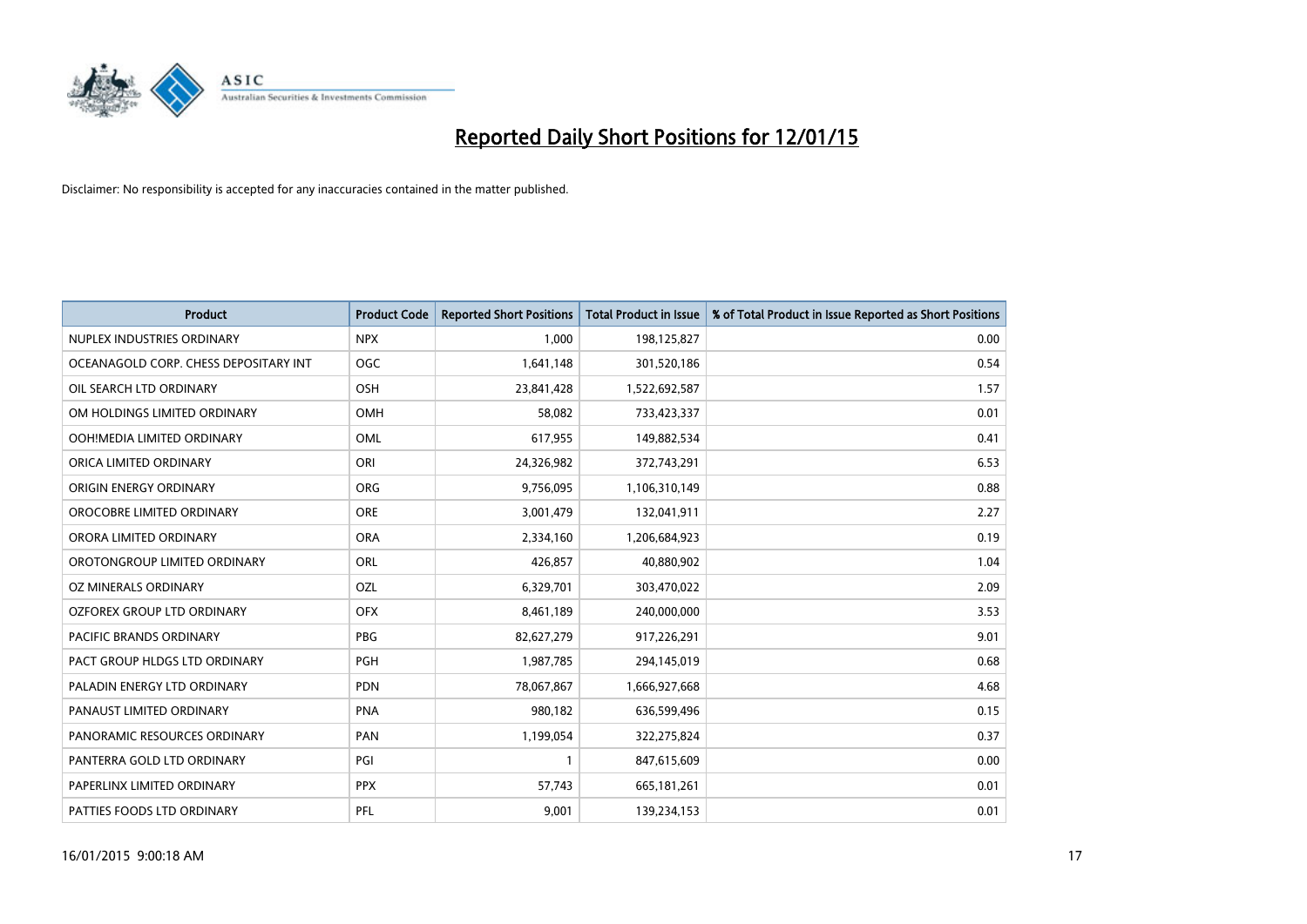

| <b>Product</b>                        | <b>Product Code</b> | <b>Reported Short Positions</b> | <b>Total Product in Issue</b> | % of Total Product in Issue Reported as Short Positions |
|---------------------------------------|---------------------|---------------------------------|-------------------------------|---------------------------------------------------------|
| PEET LIMITED ORDINARY                 | <b>PPC</b>          | 46,586                          | 484,853,684                   | 0.01                                                    |
| PENINSULA ENERGY LTD RIGHTS 16-JAN-15 | <b>PENR</b>         | 2,460,000                       | 2,632,004,431                 | 0.09                                                    |
| PERPETUAL LIMITED ORDINARY            | PPT                 | 1,208,788                       | 46,574,426                    | 2.60                                                    |
| PERSEUS MINING LTD ORDINARY           | PRU                 | 19,450,280                      | 526,656,401                   | 3.69                                                    |
| PHARMAXIS LTD ORDINARY                | <b>PXS</b>          | 8,777                           | 310,265,349                   | 0.00                                                    |
| PHOSPHAGENICS LTD. ORDINARY           | POH                 | 43,750                          | 1,261,965,957                 | 0.00                                                    |
| PLATINUM ASSET ORDINARY               | <b>PTM</b>          | 2,021,606                       | 581,895,380                   | 0.35                                                    |
| PLATINUM AUSTRALIA ORDINARY           | <b>PLA</b>          | 836,127                         | 504,968,043                   | 0.17                                                    |
| PLATINUM CAPITAL LTD ORDINARY         | <b>PMC</b>          | 2,658                           | 232,190,254                   | 0.00                                                    |
| PMP LIMITED ORDINARY                  | <b>PMP</b>          | 27,581                          | 323,781,124                   | 0.01                                                    |
| POSEIDON NICK LTD ORDINARY            | <b>POS</b>          | 1,903,830                       | 680,250,810                   | 0.28                                                    |
| PRANA BIOTECHNOLOGY ORDINARY          | PBT                 | 2,286,832                       | 488,936,960                   | 0.47                                                    |
| PREMIER INVESTMENTS ORDINARY          | <b>PMV</b>          | 944,630                         | 155,900,075                   | 0.61                                                    |
| PRIMARY HEALTH CARE ORDINARY          | <b>PRY</b>          | 31,512,910                      | 512,130,550                   | 6.15                                                    |
| PRIME MEDIA GRP LTD ORDINARY          | <b>PRT</b>          | 988,230                         | 366,330,303                   | 0.27                                                    |
| PROGRAMMED ORDINARY                   | <b>PRG</b>          | 664,405                         | 118,651,911                   | 0.56                                                    |
| PROMESA LIMITED ORDINARY              | <b>PRA</b>          | 1,848,713                       | 384,412,465                   | 0.48                                                    |
| PURA VIDA ENERGY NL ORDINARY          | <b>PVD</b>          | 232,517                         | 131,730,698                   | 0.18                                                    |
| <b>QANTAS AIRWAYS ORDINARY</b>        | QAN                 | 1,613,135                       | 2,196,330,250                 | 0.07                                                    |
| <b>OBE INSURANCE GROUP ORDINARY</b>   | <b>OBE</b>          | 13,996,081                      | 1,364,945,301                 | 1.03                                                    |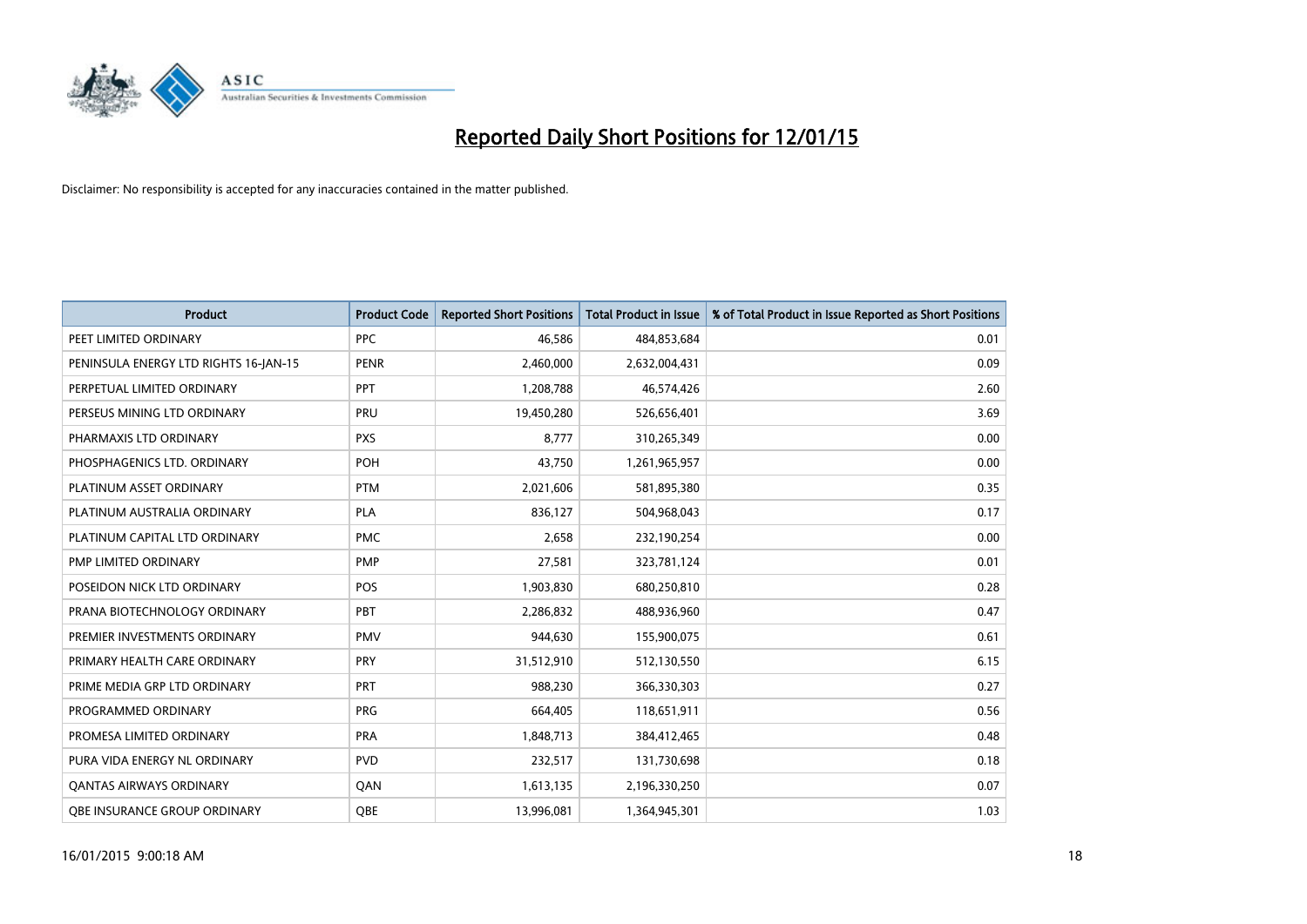

| <b>Product</b>                      | <b>Product Code</b> | <b>Reported Short Positions</b> | <b>Total Product in Issue</b> | % of Total Product in Issue Reported as Short Positions |
|-------------------------------------|---------------------|---------------------------------|-------------------------------|---------------------------------------------------------|
| <b>QUBE HOLDINGS LTD ORDINARY</b>   | <b>QUB</b>          | 2,959,220                       | 1,054,428,076                 | 0.28                                                    |
| RAMSAY HEALTH CARE ORDINARY         | <b>RHC</b>          | 466,750                         | 202,081,252                   | 0.23                                                    |
| <b>RCG CORPORATION LTD ORDINARY</b> | <b>RCG</b>          | 318,137                         | 263,808,625                   | 0.12                                                    |
| <b>RCR TOMLINSON ORDINARY</b>       | <b>RCR</b>          | 869,706                         | 139,000,806                   | 0.63                                                    |
| <b>REA GROUP ORDINARY</b>           | <b>REA</b>          | 2,255,120                       | 131,714,699                   | 1.71                                                    |
| <b>RECALL HOLDINGS LTD ORDINARY</b> | <b>REC</b>          | 633,938                         | 313,674,711                   | 0.20                                                    |
| <b>RECKON LIMITED ORDINARY</b>      | <b>RKN</b>          | 1,443,646                       | 112,084,762                   | 1.29                                                    |
| RED 5 LIMITED ORDINARY              | <b>RED</b>          | 174,740                         | 759,451,008                   | 0.02                                                    |
| <b>RED FORK ENERGY ORDINARY</b>     | <b>RFE</b>          | 112,160                         | 501,051,719                   | 0.02                                                    |
| REDBANK ENERGY LTD ORDINARY         | AEJ                 | 13                              | 786,287                       | 0.00                                                    |
| REECE AUSTRALIA LTD. ORDINARY       | <b>REH</b>          | 51                              | 99,600,000                    | 0.00                                                    |
| REGIONAL EXPRESS ORDINARY           | <b>REX</b>          | 44,984                          | 110,154,375                   | 0.04                                                    |
| REGIS HEALTHCARE LTD ORDINARY       | <b>REG</b>          | 1,004,087                       | 300, 345, 797                 | 0.33                                                    |
| REGIS RESOURCES ORDINARY            | <b>RRL</b>          | 51,236,290                      | 499,781,595                   | 10.25                                                   |
| RESMED INC CDI 10:1                 | <b>RMD</b>          | 31,624,702                      | 1,397,522,030                 | 2.26                                                    |
| RESOLUTE MINING ORDINARY            | <b>RSG</b>          | 3,957,925                       | 641,189,223                   | 0.62                                                    |
| RESOURCE EQUIP LTD ORDINARY         | <b>RQL</b>          | 80,000                          | 455,851,166                   | 0.02                                                    |
| <b>RESOURCE GENERATION ORDINARY</b> | <b>RES</b>          | 1,220                           | 581,380,338                   | 0.00                                                    |
| <b>RETAIL FOOD GROUP ORDINARY</b>   | <b>RFG</b>          | 4,357,596                       | 159,386,728                   | 2.73                                                    |
| REX MINERALS LIMITED ORDINARY       | <b>RXM</b>          | 740,602                         | 220,519,784                   | 0.34                                                    |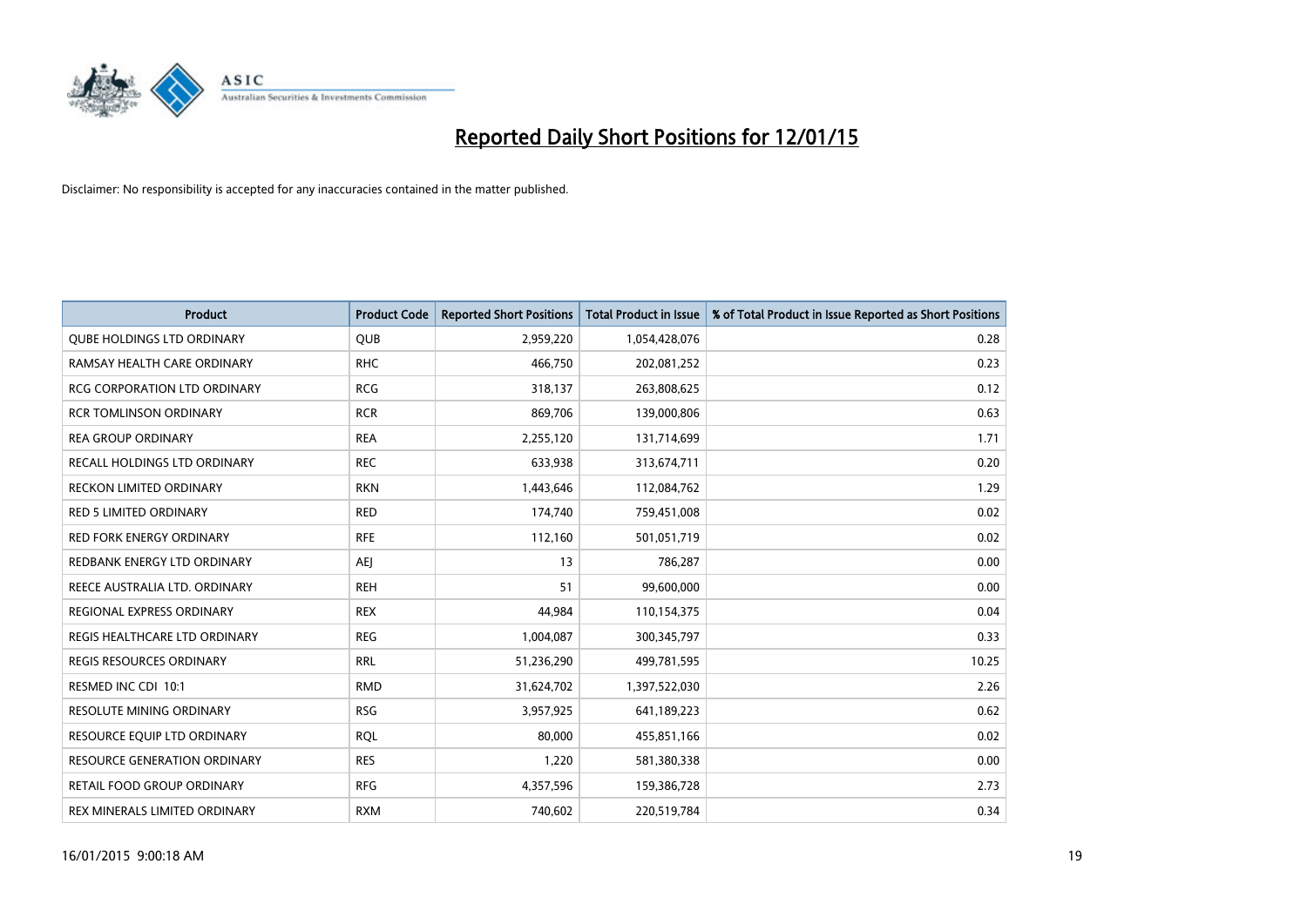

| <b>Product</b>                        | <b>Product Code</b> | <b>Reported Short Positions</b> | <b>Total Product in Issue</b> | % of Total Product in Issue Reported as Short Positions |
|---------------------------------------|---------------------|---------------------------------|-------------------------------|---------------------------------------------------------|
| RIO TINTO LIMITED ORDINARY            | <b>RIO</b>          | 4,703,644                       | 435,758,720                   | 1.08                                                    |
| RNY PROPERTY TRUST UNITS              | <b>RNY</b>          | 244,000                         | 263,413,889                   | 0.09                                                    |
| ROC OIL COMPANY ORDINARY              | <b>ROC</b>          | 338,957                         | 687,618,400                   | 0.05                                                    |
| <b>ROX RESOURCES ORDINARY</b>         | <b>RXL</b>          | 5,523,255                       | 849,673,095                   | 0.65                                                    |
| ROYAL WOLF HOLDINGS ORDINARY          | <b>RWH</b>          | 191,790                         | 100,387,052                   | 0.19                                                    |
| SAI GLOBAL LIMITED ORDINARY           | SAI                 | 847,202                         | 211,761,727                   | 0.40                                                    |
| SALMAT LIMITED ORDINARY               | <b>SLM</b>          | 102,031                         | 159,812,799                   | 0.06                                                    |
| SAMSON OIL & GAS LTD ORDINARY         | SSN                 | 2,719,700                       | 2,837,782,022                 | 0.10                                                    |
| SANDFIRE RESOURCES ORDINARY           | <b>SFR</b>          | 2,630,985                       | 155,950,968                   | 1.69                                                    |
| <b>SANTOS LTD ORDINARY</b>            | <b>STO</b>          | 11,268,948                      | 982,305,081                   | 1.15                                                    |
| SARACEN MINERAL ORDINARY              | SAR                 | 3,419,909                       | 792,784,738                   | 0.43                                                    |
| SCA PROPERTY GROUP STAPLED SECURITIES | <b>SCP</b>          | 21,803,355                      | 648,628,320                   | 3.36                                                    |
| <b>SCENTRE GRP STAPLED</b>            | SCG                 | 15,252,166                      | 5,324,296,678                 | 0.29                                                    |
| SEDGMAN LIMITED ORDINARY              | <b>SDM</b>          | 1,128,550                       | 227,059,277                   | 0.50                                                    |
| SEEK LIMITED ORDINARY                 | <b>SEK</b>          | 9,132,118                       | 342,622,917                   | 2.67                                                    |
| SELECT HARVESTS ORDINARY              | <b>SHV</b>          | 1,119,379                       | 70,940,874                    | 1.58                                                    |
| SENEX ENERGY LIMITED ORDINARY         | <b>SXY</b>          | 91,428,769                      | 1,149,657,377                 | 7.95                                                    |
| SERVICE STREAM ORDINARY               | <b>SSM</b>          | 30                              | 386,389,873                   | 0.00                                                    |
| SEVEN GROUP HOLDINGS ORDINARY         | <b>SVW</b>          | 9,261,876                       | 296,260,281                   | 3.13                                                    |
| SEVEN WEST MEDIA LTD ORDINARY         | <b>SWM</b>          | 5,844,968                       | 999,160,872                   | 0.58                                                    |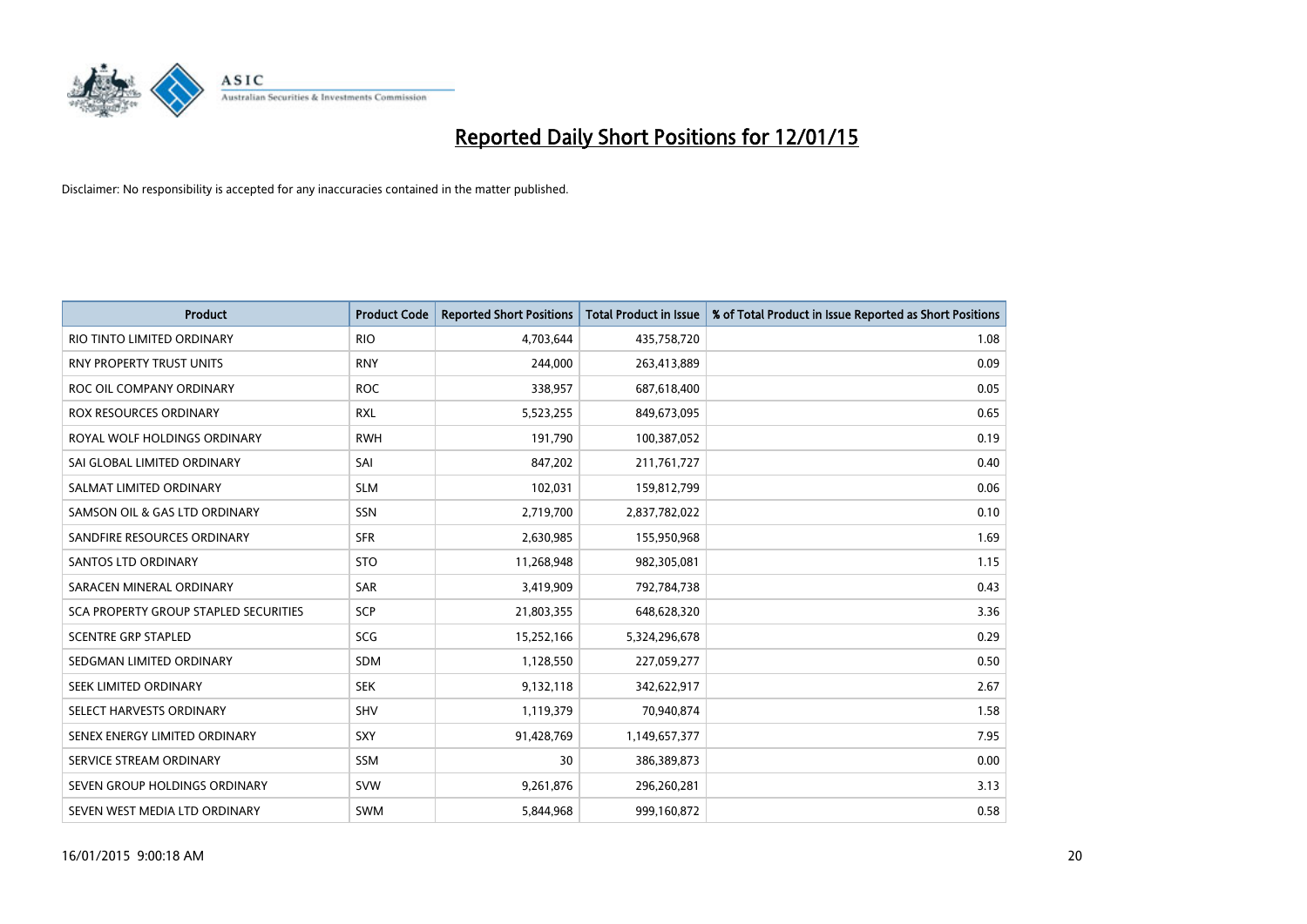

| <b>Product</b>                           | <b>Product Code</b> | <b>Reported Short Positions</b> | <b>Total Product in Issue</b> | % of Total Product in Issue Reported as Short Positions |
|------------------------------------------|---------------------|---------------------------------|-------------------------------|---------------------------------------------------------|
| SEYMOUR WHYTE LTD ORDINARY               | SWL                 | 56,336                          | 87,647,595                    | 0.06                                                    |
| SG FLEET GROUP LTD ORDINARY              | SGF                 | 532,210                         | 242,691,826                   | 0.22                                                    |
| SHINE CORPORATE ORDINARY                 | SHJ                 | 58,114                          | 172,400,081                   | 0.03                                                    |
| SIGMA PHARMACEUTICAL ORDINARY            | <b>SIP</b>          | 21,844,525                      | 1,108,086,575                 | 1.97                                                    |
| SILEX SYSTEMS ORDINARY                   | <b>SLX</b>          | 7,218,038                       | 170,467,339                   | 4.23                                                    |
| SILVER CHEF LIMITED ORDINARY             | <b>SIV</b>          | 5,060                           | 29,640,865                    | 0.02                                                    |
| SILVER LAKE RESOURCE ORDINARY            | <b>SLR</b>          | 17,373,329                      | 503,233,971                   | 3.45                                                    |
| SIMONDS GRP LTD ORDINARY                 | <b>SIO</b>          | 656,557                         | 151,412,268                   | 0.43                                                    |
| SIMS METAL MGMT LTD ORDINARY             | SGM                 | 15,608,156                      | 204,691,883                   | 7.63                                                    |
| SINGAPORE TELECOMM. CHESS DEPOSITARY INT | SGT                 | 1,378,554                       | 123,654,879                   | 1.11                                                    |
| SINO GAS ENERGY ORDINARY                 | SEH                 | 11,918,625                      | 1,544,247,358                 | 0.77                                                    |
| SIRIUS RESOURCES NL ORDINARY             | <b>SIR</b>          | 17,240,798                      | 341,438,269                   | 5.05                                                    |
| SIRTEX MEDICAL ORDINARY                  | <b>SRX</b>          | 200,949                         | 56,530,231                    | 0.36                                                    |
| SKILLED GROUP LTD ORDINARY               | <b>SKE</b>          | 4,559,234                       | 235,753,791                   | 1.93                                                    |
| <b>SKY NETWORK ORDINARY</b>              | <b>SKT</b>          | 11,419,515                      | 389,139,785                   | 2.93                                                    |
| SKYCITY ENT GRP LTD ORDINARY             | <b>SKC</b>          | 8,823,140                       | 587,472,741                   | 1.50                                                    |
| <b>SLATER &amp; GORDON ORDINARY</b>      | SGH                 | 5,309,080                       | 208,695,621                   | 2.54                                                    |
| SMS MANAGEMENT, ORDINARY                 | <b>SMX</b>          | 1,538,479                       | 69,318,017                    | 2.22                                                    |
| SONIC HEALTHCARE ORDINARY                | <b>SHL</b>          | 2,897,838                       | 401,401,556                   | 0.72                                                    |
| SOUL PATTINSON (W.H) ORDINARY            | SOL                 | 42,233                          | 239,395,320                   | 0.02                                                    |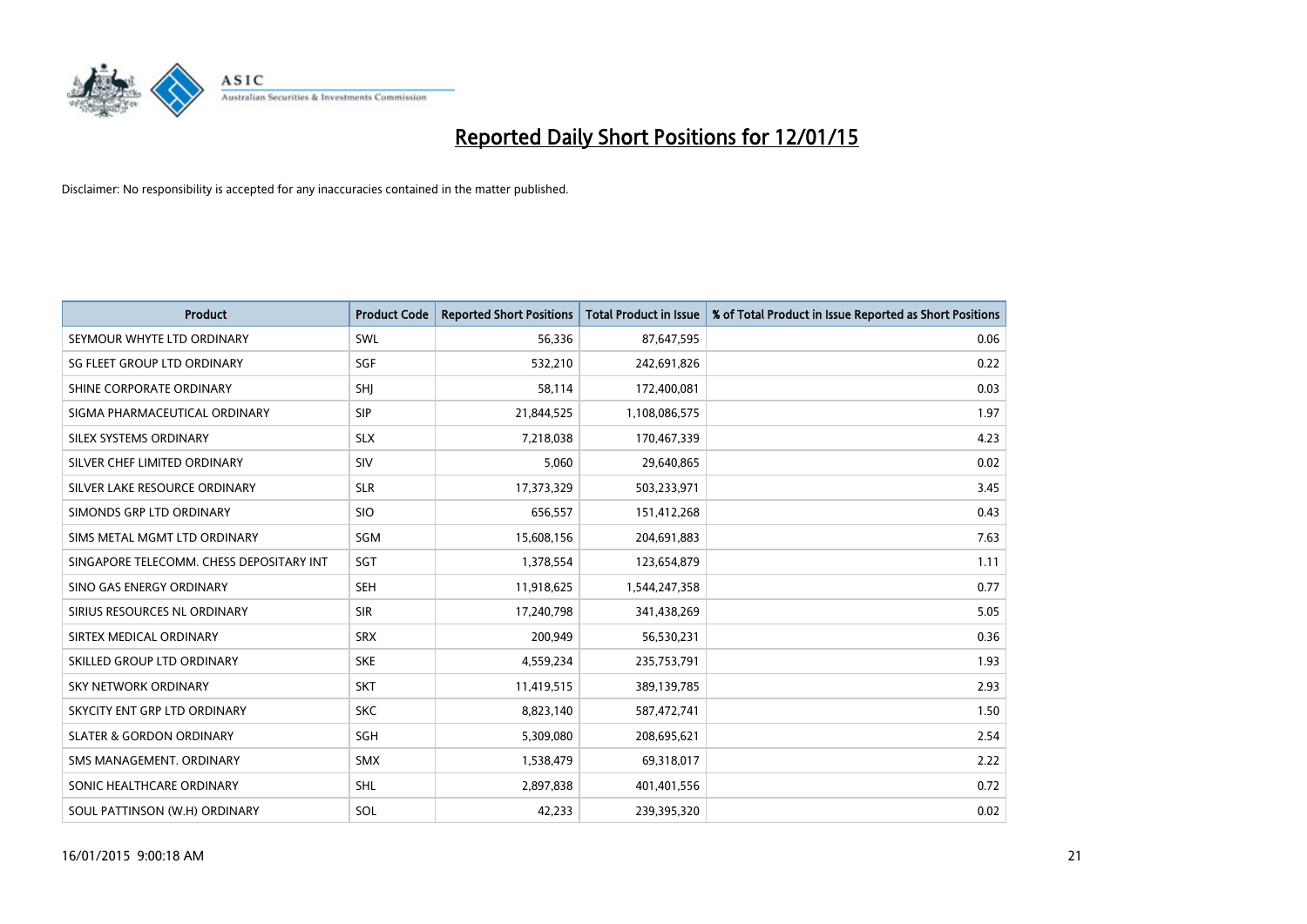

| <b>Product</b>                           | <b>Product Code</b> | <b>Reported Short Positions</b> | <b>Total Product in Issue</b> | % of Total Product in Issue Reported as Short Positions |
|------------------------------------------|---------------------|---------------------------------|-------------------------------|---------------------------------------------------------|
| SPARK INFRASTRUCTURE STAPLED US PROHIBT. | SKI                 | 24,667,707                      | 1,466,360,128                 | 1.68                                                    |
| SPARK NEW ZEALAND ORDINARY               | <b>SPK</b>          | 9,571,109                       | 1,834,775,347                 | 0.52                                                    |
| SPDR 200 FUND ETF UNITS                  | <b>STW</b>          | 24,495                          | 48,246,865                    | 0.05                                                    |
| SPECIALTY FASHION ORDINARY               | <b>SFH</b>          | 31,994                          | 192,236,121                   | 0.02                                                    |
| SPOTLESS GRP HLD LTD ORDINARY            | <b>SPO</b>          | 32,681,912                      | 1,098,290,178                 | 2.98                                                    |
| ST BARBARA LIMITED ORDINARY              | SBM                 | 9,215,659                       | 495,102,525                   | 1.86                                                    |
| STARPHARMA HOLDINGS ORDINARY             | <b>SPL</b>          | 9,382,647                       | 319,080,325                   | 2.94                                                    |
| STEADFAST GROUP LTD ORDINARY             | <b>SDF</b>          | 17,860,382                      | 503,352,992                   | 3.55                                                    |
| STHN CROSS MEDIA ORDINARY                | SXL                 | 38,519,968                      | 732,319,622                   | 5.26                                                    |
| STOCKLAND UNITS/ORD STAPLED              | SGP                 | 5,254,603                       | 2,348,746,744                 | 0.22                                                    |
| STRAITS RES LTD. ORDINARY                | SRO                 | 20,212                          | 1,217,730,293                 | 0.00                                                    |
| STW COMMUNICATIONS ORDINARY              | <b>SGN</b>          | 6,181,835                       | 409,699,000                   | 1.51                                                    |
| SUNCORP GROUP LTD ORDINARY               | <b>SUN</b>          | 6,607,837                       | 1,286,600,980                 | 0.51                                                    |
| SUNDANCE ENERGY ORDINARY                 | <b>SEA</b>          | 5,071,718                       | 549,295,839                   | 0.92                                                    |
| SUNDANCE RESOURCES ORDINARY              | <b>SDL</b>          | 79,864,789                      | 3,089,651,736                 | 2.58                                                    |
| SUNLAND GROUP LTD ORDINARY               | <b>SDG</b>          | 128,373                         | 181,710,087                   | 0.07                                                    |
| SUPER RET REP LTD ORDINARY               | SUL                 | 22,742,004                      | 197,030,571                   | 11.54                                                   |
| SWICK MINING ORDINARY                    | <b>SWK</b>          | 50.000                          | 217,643,703                   | 0.02                                                    |
| SYD AIRPORT STAPLED US PROHIBIT.         | <b>SYD</b>          | 36,010,524                      | 2,216,216,041                 | 1.62                                                    |
| SYRAH RESOURCES ORDINARY                 | <b>SYR</b>          | 6,118,651                       | 164,135,076                   | 3.73                                                    |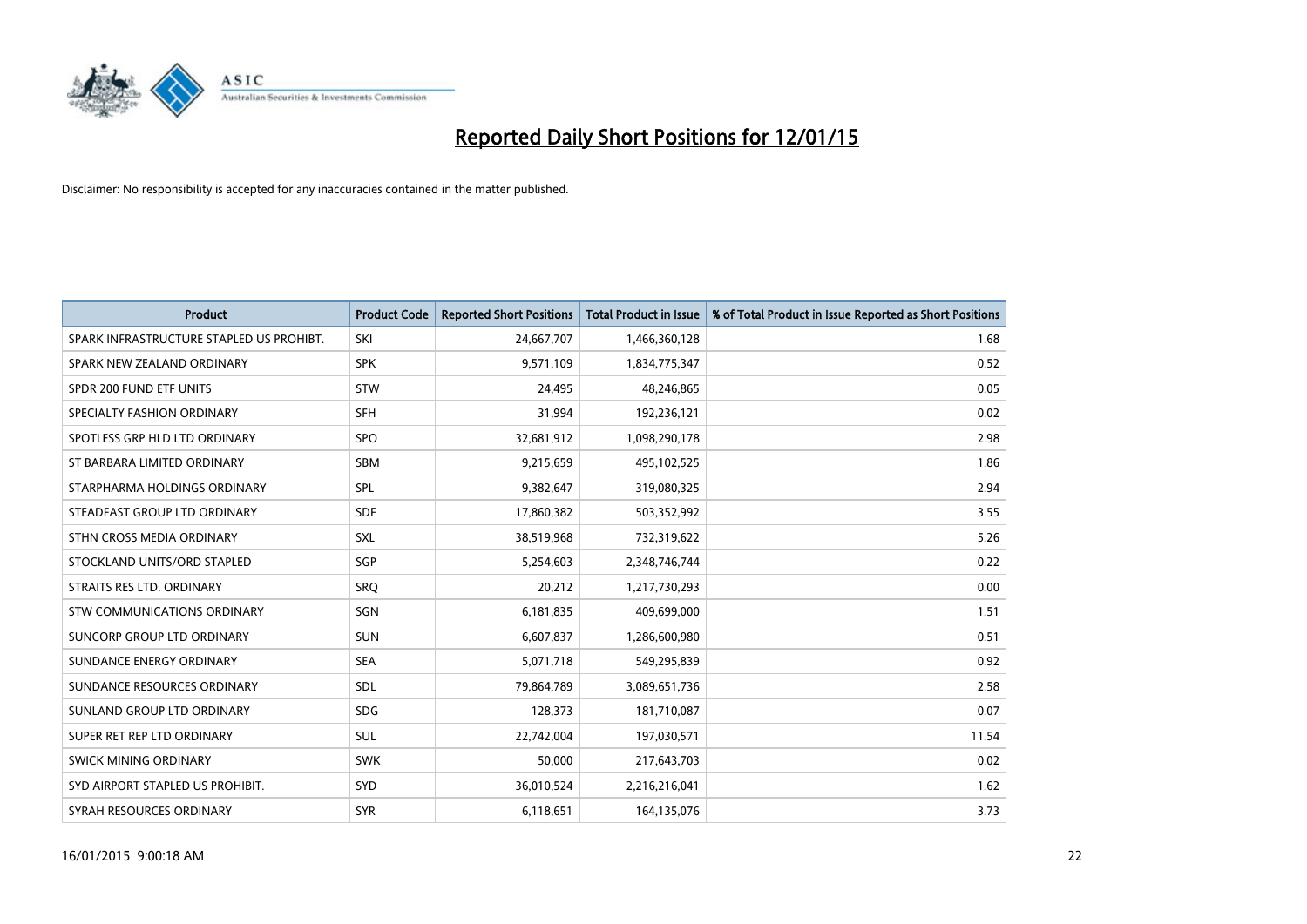

| <b>Product</b>                  | <b>Product Code</b> | <b>Reported Short Positions</b> | <b>Total Product in Issue</b> | % of Total Product in Issue Reported as Short Positions |
|---------------------------------|---------------------|---------------------------------|-------------------------------|---------------------------------------------------------|
| TABCORP HOLDINGS LTD ORDINARY   | <b>TAH</b>          | 15,440,712                      | 765,652,364                   | 2.02                                                    |
| TAP OIL LIMITED ORDINARY        | <b>TAP</b>          | 110,125                         | 243,186,639                   | 0.05                                                    |
| TASSAL GROUP LIMITED ORDINARY   | <b>TGR</b>          | 166,613                         | 146,897,115                   | 0.11                                                    |
| <b>TATTS GROUP LTD ORDINARY</b> | <b>TTS</b>          | 25,258,199                      | 1,445,759,948                 | 1.75                                                    |
| <b>TECHNOLOGY ONE ORDINARY</b>  | <b>TNE</b>          | 3,435,741                       | 309,104,455                   | 1.11                                                    |
| TELSTRA CORPORATION, ORDINARY   | <b>TLS</b>          | 69,544,720                      | 12,225,655,836                | 0.57                                                    |
| TEN NETWORK HOLDINGS ORDINARY   | <b>TEN</b>          | 138,958,821                     | 2,630,984,596                 | 5.28                                                    |
| TERANGA GOLD CORP CDI 1:1       | <b>TGZ</b>          | 702                             | 71,243,714                    | 0.00                                                    |
| TFS CORPORATION LTD ORDINARY    | <b>TFC</b>          | 9,693,162                       | 326,983,445                   | 2.96                                                    |
| THE PAS GROUP LTD ORDINARY      | <b>PGR</b>          | 10,815                          | 136,690,860                   | 0.01                                                    |
| THE REJECT SHOP ORDINARY        | <b>TRS</b>          | 2,200,012                       | 28,844,648                    | 7.63                                                    |
| THINK CHILDCARE EDU ORDINARY    | <b>TNK</b>          | 500,000                         | 39,600,000                    | 1.26                                                    |
| THORN GROUP LIMITED ORDINARY    | <b>TGA</b>          | 17,735                          | 150,634,985                   | 0.01                                                    |
| <b>TIGER RESOURCES ORDINARY</b> | <b>TGS</b>          | 6,119,570                       | 1,143,541,406                 | 0.54                                                    |
| TOLL HOLDINGS LTD ORDINARY      | <b>TOL</b>          | 29,284,255                      | 717,437,878                   | 4.08                                                    |
| TORO ENERGY LIMITED ORDINARY    | <b>TOE</b>          | 22,094                          | 1,903,769,581                 | 0.00                                                    |
| TOWER LIMITED ORDINARY          | <b>TWR</b>          | 1,000                           | 178,145,130                   | 0.00                                                    |
| TOX FREE SOLUTIONS ORDINARY     | <b>TOX</b>          | 2,269,872                       | 133,752,359                   | 1.70                                                    |
| TPG TELECOM LIMITED ORDINARY    | <b>TPM</b>          | 14,587,979                      | 793,808,141                   | 1.84                                                    |
| TRADE ME GROUP ORDINARY         | <b>TME</b>          | 5,581,173                       | 396,830,595                   | 1.41                                                    |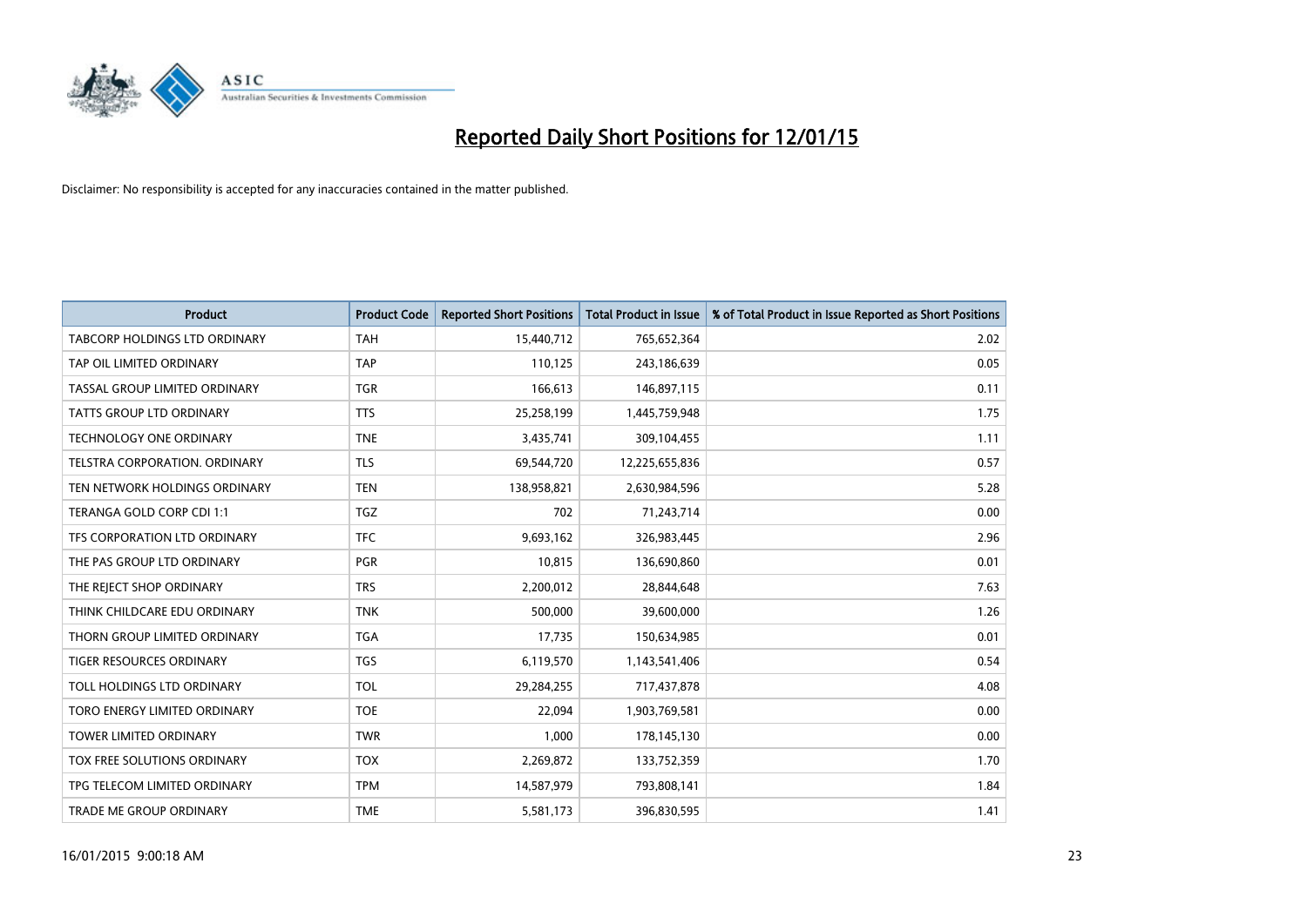

| <b>Product</b>                       | <b>Product Code</b> | <b>Reported Short Positions</b> | <b>Total Product in Issue</b> | % of Total Product in Issue Reported as Short Positions |
|--------------------------------------|---------------------|---------------------------------|-------------------------------|---------------------------------------------------------|
| <b>TRANSFIELD SERVICES ORDINARY</b>  | <b>TSE</b>          | 6,940,226                       | 512,457,716                   | 1.35                                                    |
| TRANSPACIFIC INDUST. ORDINARY        | TPI                 | 76,841,254                      | 1,579,699,505                 | 4.86                                                    |
| TRANSURBAN GROUP TRIPLE STAPLED SEC. | <b>TCL</b>          | 12,131,312                      | 1,906,390,878                 | 0.64                                                    |
| TREASURY GROUP ORDINARY              | <b>TRG</b>          | 146,250                         | 26,624,328                    | 0.55                                                    |
| TREASURY WINE ESTATE ORDINARY        | <b>TWE</b>          | 14,359,170                      | 651,261,403                   | 2.20                                                    |
| TROY RESOURCES LTD ORDINARY          | <b>TRY</b>          | 2,913,558                       | 195,265,161                   | 1.49                                                    |
| UGL LIMITED ORDINARY                 | UGL                 | 20,612,267                      | 166,511,240                   | 12.38                                                   |
| UNILIFE CORPORATION CDI 6:1          | <b>UNS</b>          | 125,448                         | 275,307,258                   | 0.05                                                    |
| UNITY MINING LTD ORDINARY            | <b>UML</b>          | 319,871                         | 1,140,312,866                 | 0.03                                                    |
| UXC LIMITED ORDINARY                 | <b>UXC</b>          | 1,833,956                       | 331,468,991                   | 0.55                                                    |
| VEDA GROUP LTD ORDINARY              | <b>VED</b>          | 12,663,141                      | 842,055,406                   | 1.50                                                    |
| <b>VENTURE MINERALS ORDINARY</b>     | <b>VMS</b>          | 238,000                         | 287,320,170                   | 0.08                                                    |
| VILLAGE ROADSHOW LTD ORDINARY        | <b>VRL</b>          | 1,130,390                       | 159,515,151                   | 0.71                                                    |
| <b>VIRGIN AUS HLDG LTD ORDINARY</b>  | <b>VAH</b>          | 39,690,321                      | 3,524,912,131                 | 1.13                                                    |
| <b>VIRTUS HEALTH LTD ORDINARY</b>    | <b>VRT</b>          | 6,177,171                       | 79,885,938                    | 7.73                                                    |
| VISION EYE INSTITUTE ORDINARY        | <b>VEI</b>          | 1,586,666                       | 178,873,554                   | 0.89                                                    |
| <b>VOCATION LTD ORDINARY</b>         | <b>VET</b>          | 11,613,736                      | 230,000,000                   | 5.05                                                    |
| <b>VOCUS COMMS LTD ORDINARY</b>      | <b>VOC</b>          | 1,951,752                       | 105,385,283                   | 1.85                                                    |
| WAM CAPITAL LIMITED ORDINARY         | <b>WAM</b>          | 171                             | 345,405,201                   | 0.00                                                    |
| WARRNAMBOOL CHEESE ORDINARY          | <b>WCB</b>          | 19                              | 56,098,797                    | 0.00                                                    |